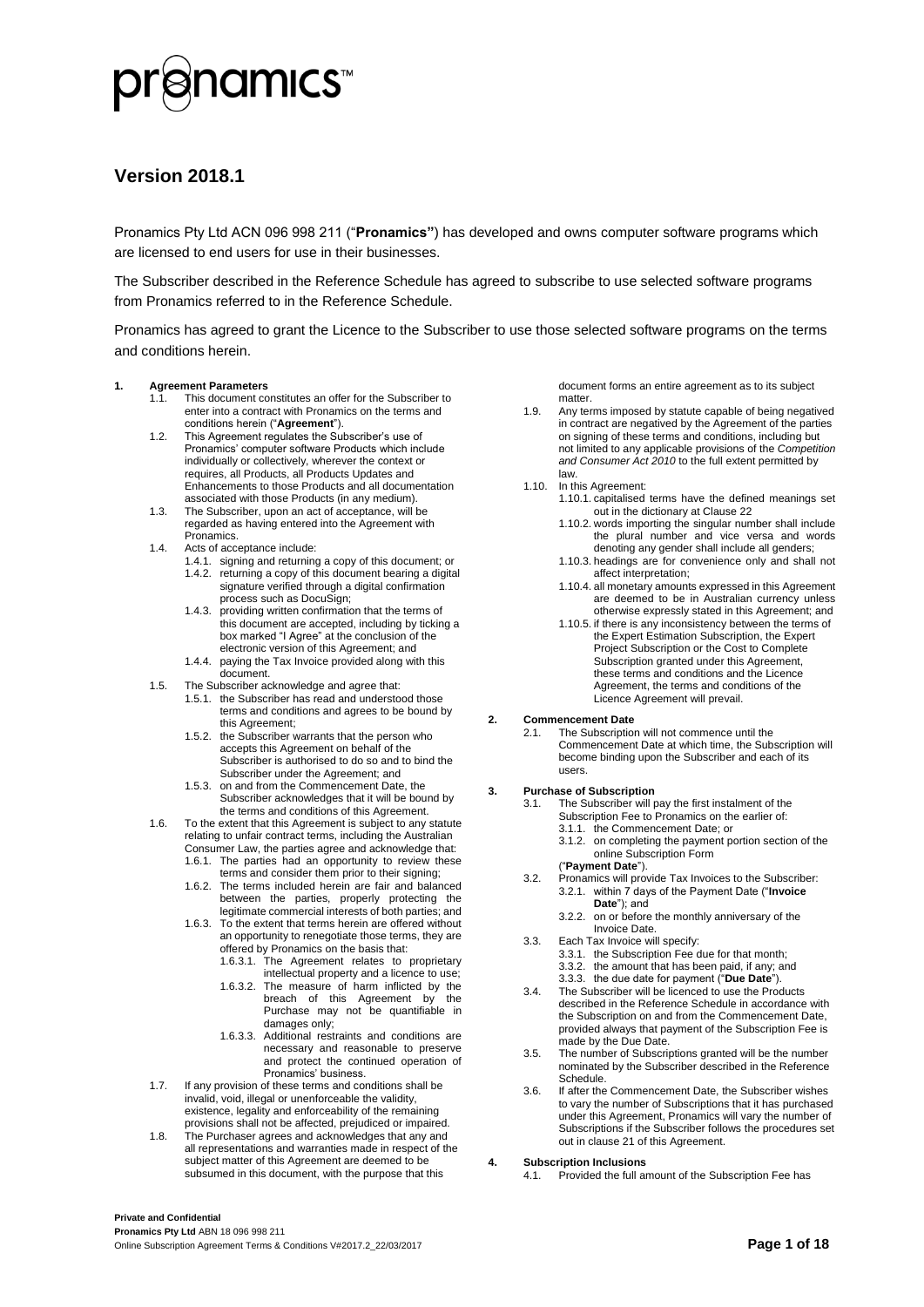## ≷namıcs™

been paid, Pronamics will provide the Inclusions to the Subscriber.

4.2. If the Subscriber has been provided with the Expert Estimation Excelerate Product by Pronamics as a trial, it will receive the Expert Estimation Excelerate Training from the commencement date of that trial ("**Trial Date**") for a period of thirty (30) days from the Trial Date ("**Initial Training Period**"). If the Subscriber does not during the trial period Subscribe to use the Expert Estimation Excelerate Product or it Subscribes but does not pay the Subscription Fee for that Subscription, no further Expert Estimation Excelerate Training will be provided to it. If the Subscriber does proceed to Subscribe to use the Expert Estimation Excelerate Product and pay the Subscription Fee for that Product, the Expert Estimation Excelerate Training will be provided to the Subscriber for a further period of sixty (60) days from the Initial Training Period making the total period of ninety (90) days of Expert Estimation Excelerate Training available to it.

#### **5. Limits of Subscription**

5.1. For the purposes of clarity, the Subscription does not include any training in the use of the Products other than the Expert Estimation Excelerate Product.

#### <span id="page-1-6"></span>**6. Maintenance Services**

- 6.1. By this Agreement, Pronamics agrees to allocate resources to provide the Subscriber the Maintenance Services as described in the Support and Maintenance Agreement attached at Annexure A
- 6.2. The Support and Maintenance Agreement is the standard form of Pronamics' Support and Maintenance Agreement.
- 6.3. As and when the Support and Maintenance Agreement expires, Pronamics may issue further Support and Maintenance Agreements to the Subscriber.
- 6.4. During the term of this Agreement, the services available under the Support and Maintenance Agreement will be provided to the Subscriber without any charge.
- 6.5. To avoid any doubt, in the event that this Agreement is terminated or otherwise ends, any provided Support and Maintenance will cease. If the Subscriber wishes to obtain further Support and Maintenance, it will need to enter into a new Support and Maintenance Agreement with Pronamics.

#### <span id="page-1-0"></span>**7. Confidentiality**

- 7.1. A Party will in relation to all Confidential Information of the
	- other Party which comes into its possession:
	- 7.1.1. keep it confidential; 7.1.2. use it only in accordance with this Agreement for the purposes of using the Product in the conduct of the Purchaser's business within the scope of the Product Licence purchased under this Agreement ("**Purpose**");
	- 7.1.3. not disclose it directly or indirectly to any person other than:
		- 7.1.3.1. to those of its employees who have a need to know for the Purpose and who have first been directed to keep it confidential and to use it only for the Purpose ("**Direction**") or who are contractually obliged to keep confidential;
		- 7.1.3.2. after obtaining the written consent of the Party who owns the Confidential Information, to other people, such as agents, contractors and sub-contractors who have a need to know for the Purpose and who have agreed in writing (in a form containing terms similar to this clause 7) to keep it confidential (also a "**Direction**");
		- 7.1.3.3. to the extent required by law; and
		- 7.1.3.4. to enforce each Direction at its cost.
- 7.2. Each Party shall immediately notify the other Party of any information which comes to its attention regarding any actual or potential unauthorised disclosure or use of the Confidential Information.
- 7.3. Each Party's obligations under this claus[e 7](#page-1-0) shall survive the termination of this Agreement and continue in perpetuity in relation to each part of the Confidential Information until such time as that part of the Confidential

Information ceases to be "Confidential Information" as defined in this Agreement.

7.4. The burden of showing that any information is not Confidential Information will rest on the Party disclosing the information.

#### <span id="page-1-4"></span>**8. Intellectual Property**

- 8.1. The Subscriber acknowledges that all Intellectual Property in and to the Products belongs to or is licensed to Pronamics and the Subscriber must not purport to convey title to or grant any rights of ownership or use other than as set out by the Licences in respect of Pronamics' Intellectual Property to any person nor attempt to do so.
- 8.2. Any Intellectual Property which is given by the Subscriber to Pronamics for the purposes of implementation, adaptation, training or integration into the Subscriber's copy of the Products remains the property of the Purchaser and shall not be taken to form part of the Intellectual Property in and to the Products, however, any design or implementation aspects derived from the input of aspects of that Intellectual Property into the Products becomes the Intellectual Property of Pronamics.
- 8.3. The Subscriber may not copy, reproduce, adapt, reverse engineer, resell, modify, vary, sub-licence, apply to register any legal rights over or take any steps in relation to Pronamics' Intellectual Property that is inconsistent with Pronamics' rights of full ownership to or full rights to use and exploit its Intellectual Property.
- 8.4. The Subscriber must comply with any requirements or directions of Pronamics from time to time in relation to security measures, procedures and policies relating to Pronamics' Intellectual Property.
- 8.5. The Subscriber must immediately inform Pronamics of any matter or thing which comes to the attention of the Purchaser which affects or may affect the security or ownership of Pronamics' Intellectual Property or of any infringement of Pronamics' Intellectual Property by the Subscriber or a Third Party.

### <span id="page-1-5"></span>**9. Limitation of Liability**

- The Parties agree that prior to the Commencement Date, the Subscriber has tested or had an opportunity of testing the use of the Product in the Subscriber's own business and technical environment and has agreed to proceed to purchase the Product Licence after completing such testing of the Product. As a result, the Parties also agree that the provisions of clause[s 9.2,](#page-1-1) [9.3](#page-1-2) an[d 9.4](#page-1-3) of this Agreement are reasonable in the circumstances.
- <span id="page-1-1"></span>9.2. Should the Product be faulty or defective through no fault of the Subscriber or the technical standard or skills of the Subscriber's staff or contractors and Pronamics is notified by the Subscriber of the fault or defect within twelve (12) Months of the Commencement Date, Pronamics will use its best endeavours to correct the fault or defect or replace the Product or with a replacement product at no charge to the Subscriber. If the fault or defect cannot be remedied by Pronamics within one-hundred and eighty (180) days of first being notified of the fault or defect, Pronamics will refund the Subscription Fee paid by the Subscriber upon confirmation of deregistration of the Licence Agreement and the return or all media or documentation in any medium that was supplied by Pronamics to the Subscriber with the Product. Such action by Pronamics shall in no way constitute an admission of liability nor a waiver of any of its rights contained in this Agreement or at law.
- <span id="page-1-2"></span>9.3. To the maximum extent permitted at law, Pronamics will not, otherwise than in accordance with claus[e 9.2](#page-1-1) of this clause, be liable to the Subscriber for any claim, damages or other liability, any consequential, direct or indirect loss, damage, costs or expenses (including legal costs on a solicitor and own client basis) that are incurred by the Subscriber in connection with or arising out of the use of, or other dealings with, the Products or the Subscription to use the Products granted to the Subscriber pursuant to this Agreement. If Pronamics is held to be liable, liability for any such claim, damage or loss is limited to the Subscription Fee paid under this Agreement.
- <span id="page-1-3"></span>9.4. If the Subscriber purchases Third Party Software to use in conjunction, connection or association with the Products for any reason, Pronamics will not be liable to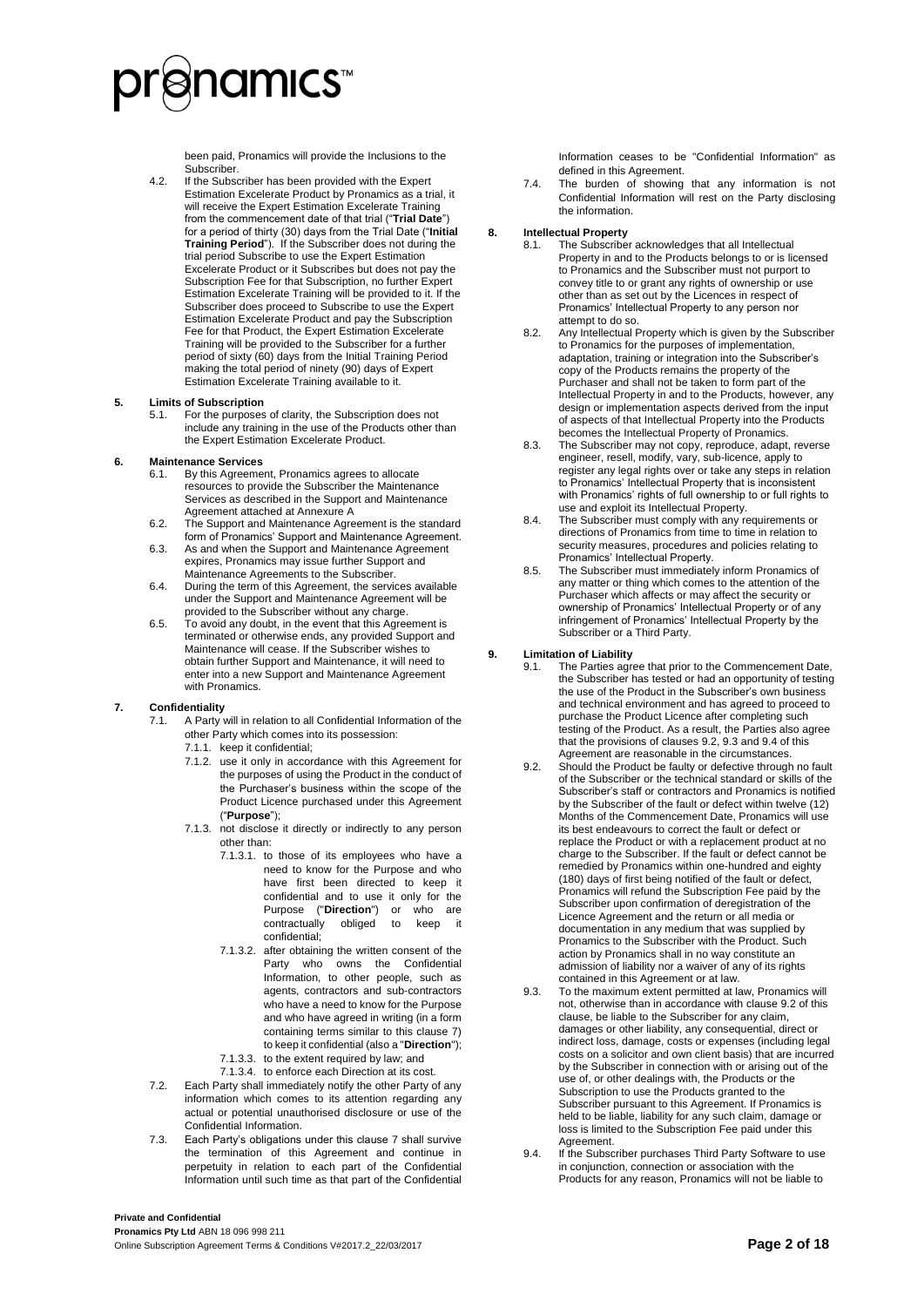# ≷namıcs

the Subscriber for any direct or indirect loss or damage that occur to the Products or the Subscriber's computer system as a result of the use by the Subscriber of that Third Party Software.

#### <span id="page-2-2"></span>**10. Indemnity**

10.1. To the full extent permissible by law, the Subscriber indemnifies Pronamics and shall keep and hold Pronamics indemnified from and against any and all actions, claims, demands, costs or expenses including special, indirect or consequential damages (including legal costs and expenses on a solicitor and own client basis) made, sustained, brought or prosecuted or in any manner based upon damage to any property or occasioned by or attributable to any injury to any person (including death) or any infringement of any person's Intellectual Property rights related directly or indirectly to the use of the Products by the Subscriber or by Pronamics to the Customer or any work or project undertaken or project delivered, where the Services have failed to correct or caused any loss or damage to any party whatsoever, save and except for any loss or damage that arises directly out of the negligent or malicious act or omission of Pronamics. To avoid any doubt, consequential damages referred to in this indemnity include any and all damages arising out of or in relation to any material derived from use of the Products.

#### <span id="page-2-1"></span>**11. Termination**

- 11.1. The Subscriber may terminate this Agreement by prior notice in writing to Pronamics advising of the date on which the Subscriber wishes to terminate this Agreement.
- 11.2. Pronamics may terminate this Agreement by way of immediate written notice if the Subscriber breaches an essential term of this Agreement.
- <span id="page-2-3"></span>11.3. Essential terms of this Agreement include: 11.3.1. any obligation to make payment of the Subscription Fee in accordance with claus[e 3](#page-0-0) of
	- these Terms and Conditions by the Due Date; 11.3.2. any obligation of confidentiality provided for in
	- Claus[e 7](#page-1-0) of this Agreement; and 11.3.3. any obligation related to intellectual property
- provided for in Clause [8](#page-1-4) of this Agreement. 11.4. Immediately upon termination of this Agreement and subject to Claus[e 11.8:](#page-2-0) 
	- 11.4.1. the Subscriber must cease to use the Products; and
	- 11.4.2. Pronamics is no longer required to provide the Maintenance Services or the Product Updates and Enhancements to the Subscriber.
- 11.5. The Subscriber must return all of Pronamics' Intellectual Property to Pronamics within seven (7) days of the later of:
	- 11.5.1. the Termination Date; or
	- 11.5.2. if the Subscriber is entitled to access the Products pursuant to clause [11.8,](#page-2-0) the last date for access permitted by that clause.
- 11.6. If this Agreement is terminated by either Party after the Commencement Date, there will be no refund of any portion of the Subscription Fee already paid at the Termination Date by the Subscriber to Pronamics pursuant to these Terms and Conditions.
- <span id="page-2-4"></span>11.7. If the Subscriber continues to use the Products after the Termination Date, Pronamics is entitled to deny access to the Products by the Subscriber by any means available to it and demand and obtain compliance with this clause.
- <span id="page-2-0"></span>11.8. If this Agreement is terminated pursuant to claus[e 11.1,](#page-2-1)  the Subscriber shall be entitled to use the Products from the Termination Date until the last day of the month in which the Subscriber has paid the applicable Subscription Fee.
- If the Subscriber are in breach of these Terms and Conditions for any reason, Pronamics is entitled to be reimbursed for any legal fees (on a solicitor and own client basis) incurred by Pronamics of and incidental to the breach of these Terms and Conditions or the Licence Agreement by the Subscriber or the recovery of damages including the amount of the Subscription Fee and any Interest payable on the late payment of the Subscription Fee.

#### **12. Privacy Obligations**

- 12.1. Pronamics complies with the Australian Privacy Principles and the EU's General Data Protection Regulation ("**GDPR**").
- 12.2. In the performance of these Terms and Conditions, Pronamics may access, collect and control personal information about the Subscriber. By Subscribing, the Subscriber consents to Pronamics processing its personal information in accordance with Pronamics' Privacy Policy that is available for inspection in accordance with the law
- 12.3. The Subscriber has a number of legal rights to the personal information which Pronamics holds over the Subscriber, including potentially the right to certify personal injury or erase personal information from Pronamics' system. Please refer to the Pronamics' Privacy Policy that is available for inspection on the Pronamics' website www.pronamics.com.au
- 12.4. If the Subscriber does not wish its personal information to be accessed, collected, controlled or used in this manner, please do not Subscribe and notify Pronamics immediately. At any time, the Subscriber may withdraw its consent for Pronamics to process its personal information by contacting Pronamics directly.

#### <span id="page-2-5"></span>**13. Governing Law and Jurisdiction**

13.1. This Agreement is governed by the laws in force in the State of Queensland, Australia and each Party submits to the exclusive jurisdiction of the courts of that State.

#### **14. No Assignment**

14.1. A Party to this Agreement may not assign, charge, offer for security, sub-licence or in any way deal with its rights or obligations under this Agreement, without the prior written consent of the other Party.

#### <span id="page-2-6"></span>**15. Costs and Taxes**

- 15.1. Each Party will pay for its own legal and other costs incurred in relation to the preparation and execution of this Agreement, save and except where a Party requests an amendment to this Agreement for its own benefit, in which case that Party must pay for the legal and other costs incurred in effecting that amendment.
- 15.2. The Subscriber will pay the cost of any stamp duty or other taxes, levies or charges payable on or in connection with this Agreement.
- 15.3. The Subscriber will comply with relevant taxation legislation in making any payment pursuant to these Terms and Conditions, and the Subscriber will not be in breach of this Agreement if it is required to withhold and the Subscriber does withhold taxation from moneys payable under this Agreement.
- 15.4. Any amount payable under these Terms and Conditions is exclusive of any goods and services taxation applicable to the transaction ("**GST**") unless expressly stated to be inclusive of GST.

#### **16. Relationship between the Parties**

- 16.1. Each party enters into these Terms and Conditions as an independent contractor. Nothing in this Agreement or these Terms and Conditions creates any other relationship between the parties, including any relationship of partnership, agency, trust, joint venture or otherwise.
- 16.2. Nothing in this Agreement shall constitute or deem an employee of one Party to be an employee of the other Party.

#### **17. Entire Agreement**

- 17.1. This Agreement constitutes the entire agreement between the Parties on the subject matter of the Agreement and supersedes any and all other representations or statements by any Party or its officers, employees or agents, whether oral or in writing, made prior to the Commencement Date.
- 17.2. To avoid any doubt, unless countersigned in writing by Pronamics, no document, communication or material purporting to vary, alter or introduce further terms to this Agreement of any Subscription granted thereunder including any purchase order or like document purporting to set out subsequent terms, will be deemed binding on the parties generally or Pronamics in particular and no act relating to the Subscriptions or this Agreement, including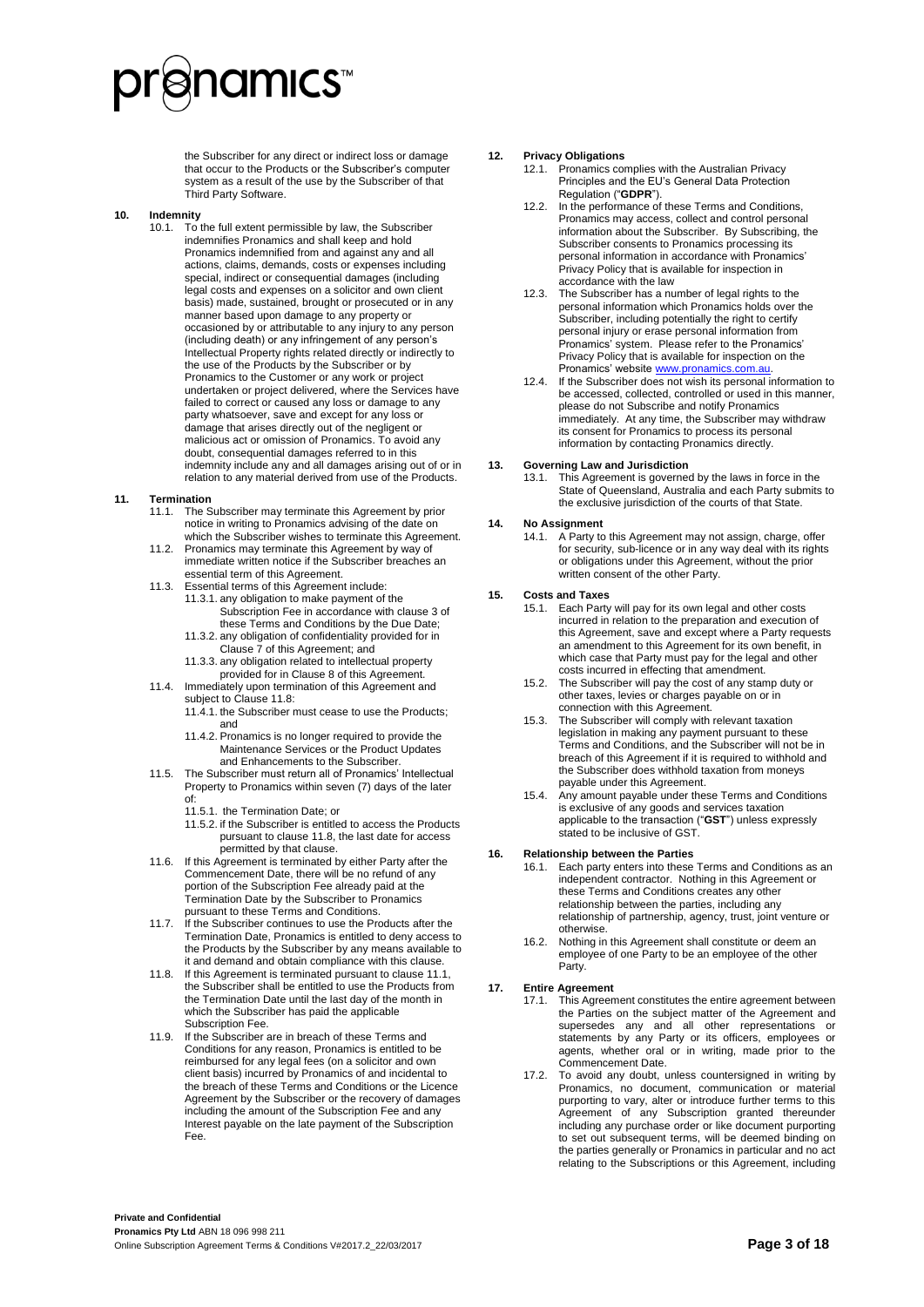# ≷namıcs

the provision of any Products should be taken to be an acceptance of those terms.

#### <span id="page-3-2"></span>**18. Survival of Clauses**

18.1. Clause[s 1,](#page-0-1) [3,](#page-0-0) [7,](#page-1-0) [8,](#page-1-4) [9,](#page-1-5) [10,](#page-2-2) [11.3](#page-2-3) t[o 11.7](#page-2-4) inclusive[, 13,](#page-2-5) [15,](#page-2-6)  [18,](#page-3-2) [21](#page-3-1) an[d 22](#page-3-0) shall each survive termination of this Agreement for any reason.

### **19. Electronic Transactions**

- <span id="page-3-3"></span>The Parties agree:
	- 19.1.1. the provisions of the *Electronic Transactions Act 2001* (QLD) apply to this Agreement;
	- 19.1.2. each Party may execute this Agreement by the Authorised Signatory affixing a digital or electronic signature to the place provided for execution of this Agreement and agree that this Agreement executed in that manner will be legally binding on that Party;
	- 19.1.3. if this Agreement is executed by a Party affixing a digital or electronic signature in accordance with clause [19.1.2](#page-3-3) of this Agreement, the other Party or Parties may rely on that signature as evidence of an intention to be bound by this Agreement and will not challenge the validity of the other Party's execution of it;
	- 19.1.4. this Agreement may consist of a number of counterparts and the counterparts taken together constitute one and the same instrument; and
	- 19.1.5. the exchange of executed counterparts by email will create a binding agreement provide the Party or Parties sending the executed counterpart has received some acknowledgement of receipt.

#### **20. purchase orders**

If before or after the Subscriber has agreed to be bound by these Terms and Conditions or the Licence Agreement, the Subscriber forwards a purchase order with terms and conditions of purchase purporting to bind Pronamics and displacing any prior terms and conditions relating to these Terms and Conditions or the Licence Agreement, the Subscriber confirms and agrees that these Terms and Conditions and the terms and conditions of the Licence Agreement will be the only terms and conditions that regulate the use of the Products and the Terms and Conditions of this Agreement and the Licence Agreement will prevail.

#### <span id="page-3-4"></span><span id="page-3-1"></span>**21. increase or decrease in products subscribed for after commencement date**

- 21.1. If after the Commencement Date, the Subscriber wishes to increase or decrease the number of Product Subscriptions under these Terms and Conditions during the Term, on notifying Pronamics in writing of the variation to this Agreement required, Pronamics will issue a Tax Invoice for the new Subscription Fee based on the increased or decreased number of Product Subscriptions being requested by the Subscriber. On payment of the new Subscription Fee on the Due Date specified in the Tax Invoice, the Subscription and the Products Subscribed will be deemed to be varied on and from that Due Date.
- 21.2. If this Product Subscription is varied in accordance with claus[e 21.1,](#page-3-4) all other provisions of this Agreement and these Terms and Conditions remain the same and are binding on the Subscriber. If the Subscriber fails to pay the Tax Invoice issued under claus[e 21.1](#page-3-4) by the Due Date, this Agreement will not be varied at law and these Terms and Conditions remain the same and binding on the Parties.

#### <span id="page-3-0"></span>**22. Dictionary**

"**Business Day**" means Monday to Friday inclusive provided the day is not gazetted as a public holiday in the State of Queensland, Australia;

"**Business Hours**" means the period from 8.00am to 5.00pm on each Business Day;

**Commencement Date**" means the date on which the Subscription takes place on-line or the date on which the Parties agree in writing to be the Commencement Date, whichever is later;

"**Confidential Information**" includes but is not limited to, all information, whether or not in a material form, passing between Pronamics and the Subscriber or obtained by a Party in connection with the performance of these Terms and Conditions

which is of a confidential nature to a Party or identified as such by the Party to the other Party and includes any information relating to the Products or a Party's Intellectual Property but does not include any information which is in the public domain other than through a breach of confidence;

"**Due Date**" means the date specified in the Tax Invoice issued by Pronamics to the Subscriber pursuant to these Terms and Conditions upon which the Subscription Fee must be paid by the Subscriber;

#### "**Inclusions**" means:

- (a) the Products designated by the Subscriber by written request or detailed on the Subscription Form; and
- (b) the Maintenance Services at the relevant Service Levels.

"**Intellectual Property**" means statutory and other proprietary rights in respect of trade marks, unregistered trade marks, the Products, related software, manuals or other documents, patents, unregistered or unregistrable patents, copyright, moral rights, design rights, Confidential Information and any other rights including licensing rights with respect to intellectual property as defined in Article 2 of the Convention Establishing the World Intellectual Property Organisation of July 1967; "**Licence Agreement**" means the End User Licence Agreement to which the Subscriber must agree to be bound before being able to gain full access to the Products;

"**Maintenance Services**" means those support and maintenance services of the Products to be provided by Pronamics to the Subscriber at the relevant Service Levels and claus[e 6](#page-1-6) of these Terms and Conditions or pursuant to the terms and conditions of the separate Maintenance Agreement entered into by Pronamics and the Subscriber;

"**Product**" or "**Products**" means and includes individually or collectively, wherever the context so requires, the Expert Estimation Products, the Expert Estimation Genesis Product, the Expert Estimation Express Product, the Expert Estimation Excelerate Product, the Expert Estimation V.2014 Product, the Expert Project Product, the Expert Project Express Product or the Cost to Complete Product, all patches, Product Updates and Enhancements to those Products and all documentation associated with those Products (in any medium) to be provided by Pronamics to the Subscriber under these Terms and Conditions during the Term and any reference to the Product includes any one or more of them;

"**Product Updates and Enhancements**" means a Product update or change that is made available to the Subscriber by electronic medium which includes but is not limited to, additional features, improvements to the performance of the Product, further developments of the Product or solutions for problem areas or errors, which are released by Pronamics from time to time and deemed necessary by Pronamics in its absolute discretion;

"**Service Levels**" means the response times for the different Maintenance Services as specified in Parts 1, 2, and 3 of the Schedule to be provided by Pronamics to the Subscriber under these Terms and Conditions;

"**Subscribed Products**" means those Products designated by the Subscriber by written request or detailed on the Subscription Form;

"**Subscription**" means the subscription to use the Subscribed Products and includes the separate Licence Agreement; "**Subscription Fee**" means the Monthly fee payable by the Subscriber to Pronamics set out in the Reference Schedule; "**Subscription Form**" means the document completed by the Subscriber on-line to Subscribe to use the Products;

"**Tax Invoice**" means the tax invoice that Pronamics sends to the Subscriber in accordance with clause[s 3.2](#page-0-2) or [21.1o](#page-3-4)f this Agreement and which incorporates these Terms and Conditions; "**Termination Date**" means the date on which these Terms and Conditions terminate in accordance with these Terms and Conditions, for any reason

"**Third Party**" means any person resident in Australia other than the Parties;

"**Third Party Software**" means any computer software product that is purchased by and used by the Subscriber in conjunction, connection or association with the Products for any reason including but not limited to, adding functionality to the Products.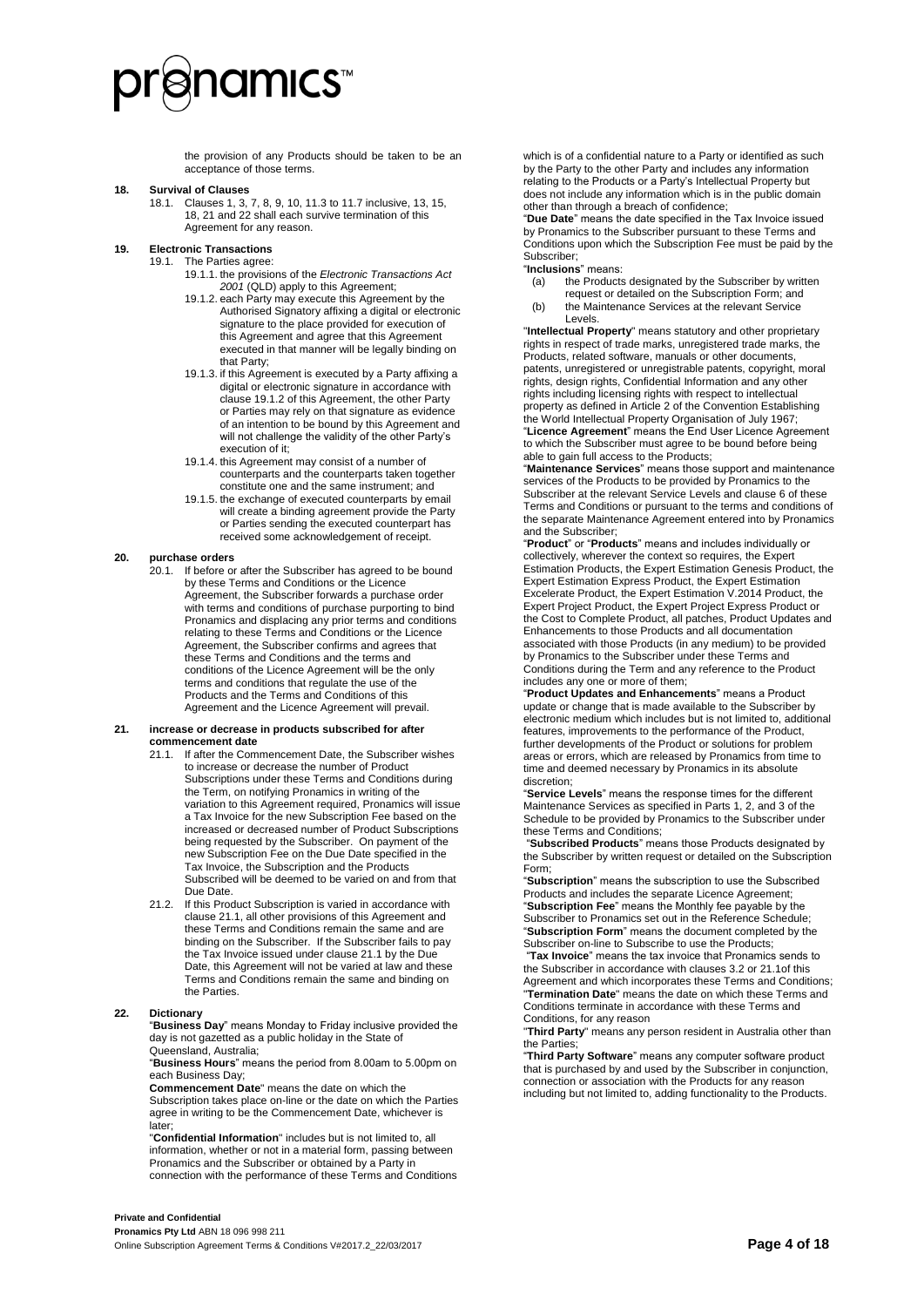

### reference schedule

#### **Part 1 Subscription Fee (as of 01/07/2018)**

| <b>Expert Estimation Excelerate</b> | \$99  |
|-------------------------------------|-------|
| <b>Expert Estimation Management</b> | \$125 |
| <b>Expert Estimation Express</b>    |       |
| $1 - 15$ licences                   | \$220 |
| $16 - 50$ licences                  | \$200 |
| 51 + licences                       | \$185 |
| <b>Expert Estimation Genesis</b>    |       |
| $1 - 15$ licences<br>Ξ.             | \$330 |
| $16 - 50$ licences                  | \$300 |
| 51 + licences                       | \$280 |
| <b>Expert Project Express</b>       |       |
| $1 - 15$ licences                   | \$220 |
| $16 - 50$ licences                  | \$200 |
| 51 + licences                       | \$185 |
| <b>Expert Project</b>               |       |
| $1 - 15$ licences                   | \$330 |
| $16 - 50$ licences                  | \$300 |
| 51 + licences                       | \$280 |
| <b>Cost to Complete</b>             | \$100 |
|                                     |       |

All prices are exclusive of GST, per licence, per month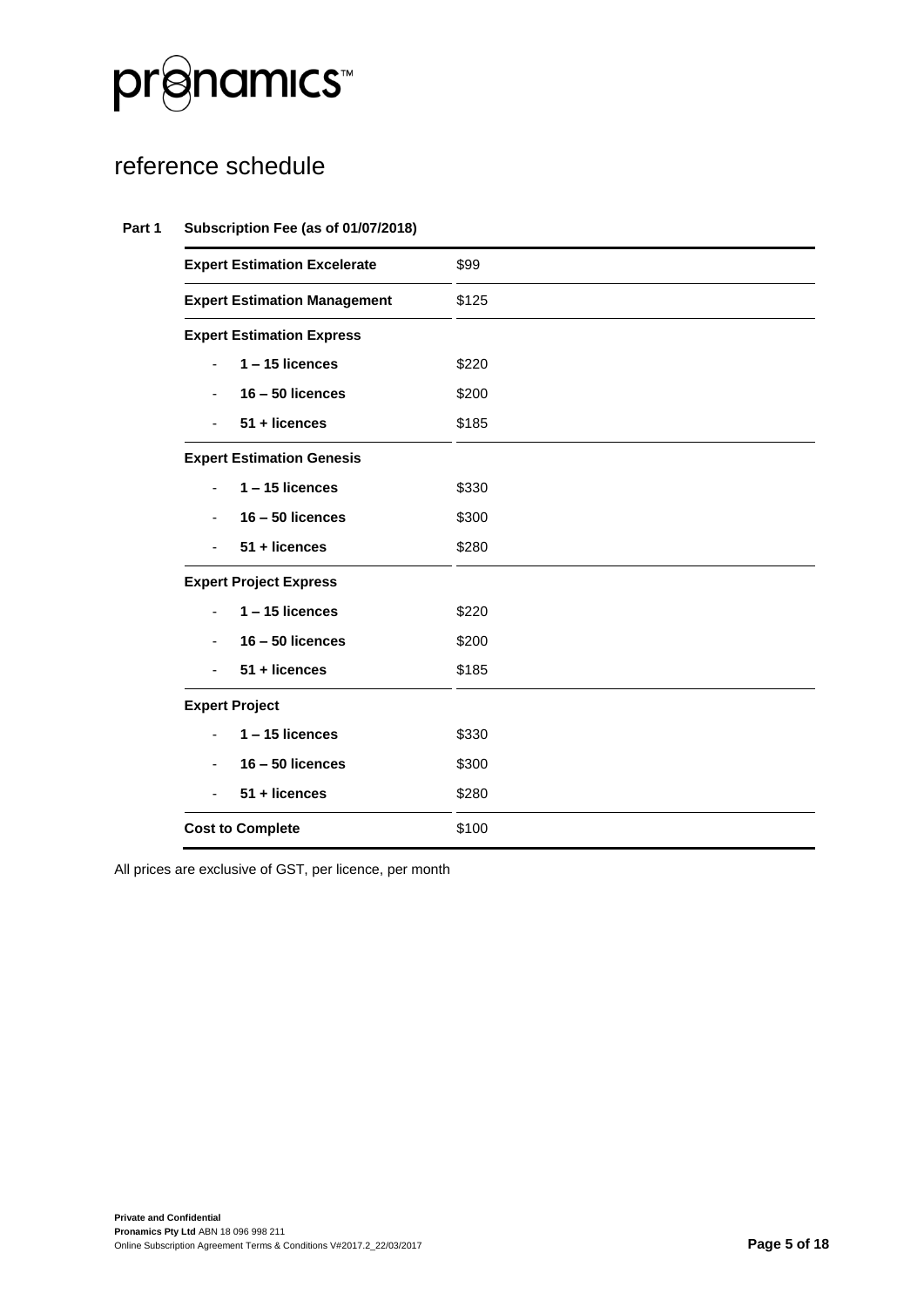

Annexure A Support and Maintenance Agreement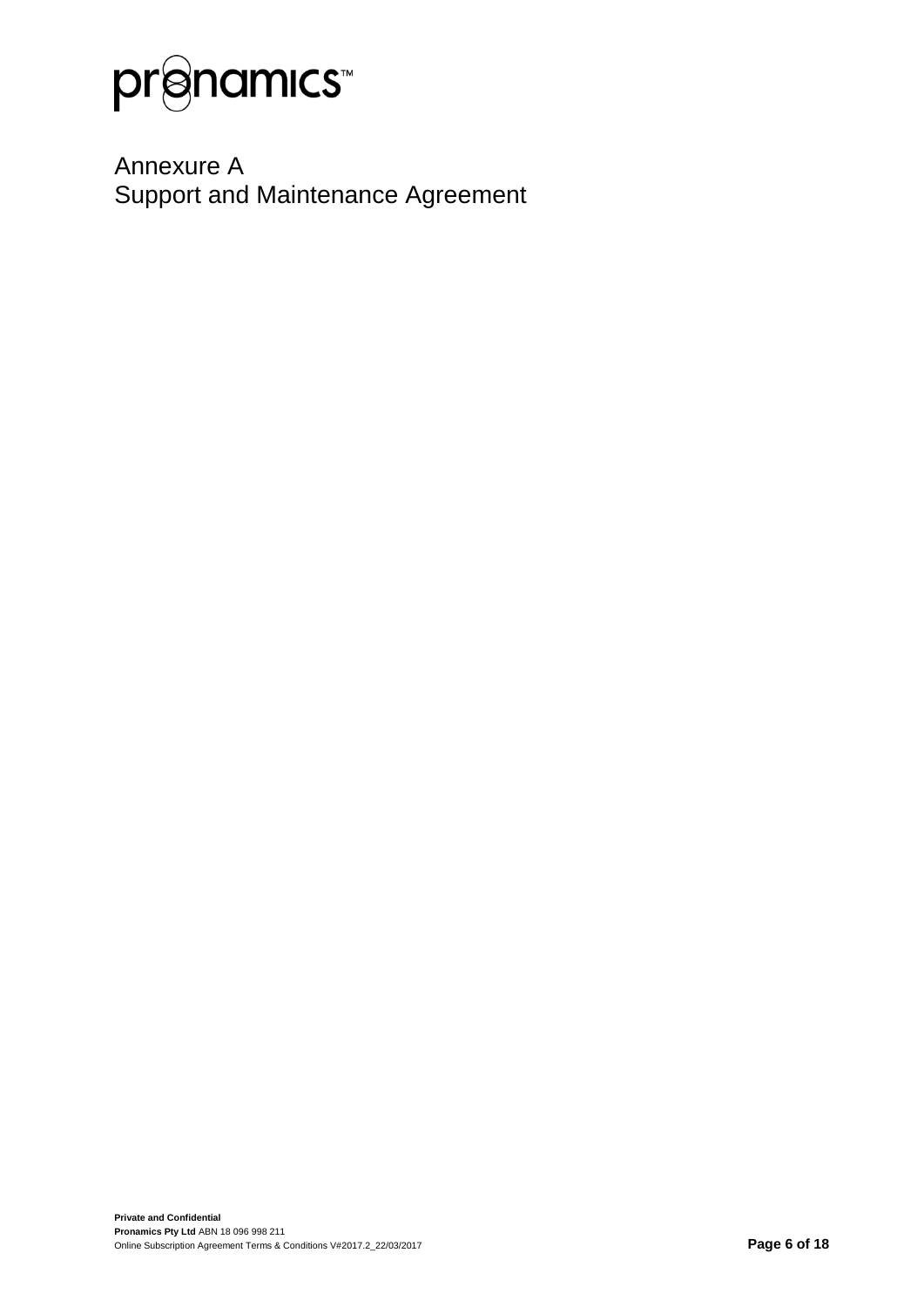# pr**enamics**<br>agreement

### **support and maintenance agreement**

**Support and Maintenance Agreement**

**Presented to:** <CLIENT NAME> <CLIENT JOB TITLE> <COMPANY> <ADDRESS 1> <ADDRESS 2> <SUBURB>, <STATE> <POST CODE>

**Support and Maintenance Agreement**

Presented by: <SALES PERSON> <JOB TITLE> Pronamics Pty Ltd (ABN 18 096 998 211) PO Box 7243 BRENDALE, QLD 4500

B:6017059\_1 JRI

**Date Presented:** <AGREEMENT CREATION DATE>

**Valid for Acceptance**

**up to and including:** <AGREEMENT CREATION DATE + 4 WEEKS>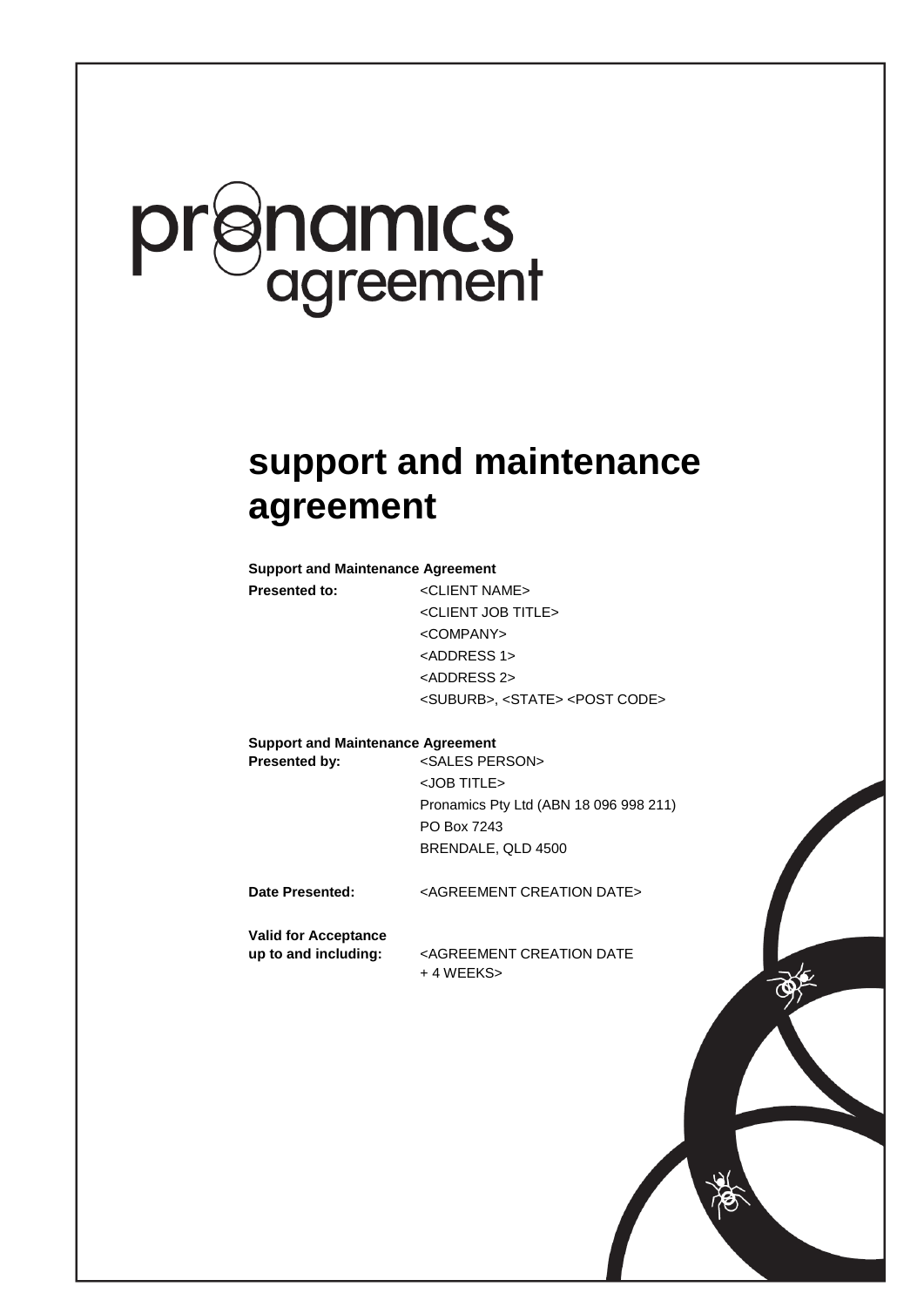# **©namıcs™**

#### **Version 2018.1**

### agreement between

**PRONAMICS PTY LTD ACN 096 998 211** of Unit 4, 38 Leonard Crescent, Brendale QLD 4500 in the State of Queensland ("**Pronamics**")

#### **AND**

the person stated in Part 1 of the Reference Schedule ("**Customer**")

(individually and collectively called "**Party**" or "**Parties**")

- A. Pronamics has created and developed or is the licensee of computer software programs which is or are licensed to the Customer for use in their business pursuant to an agreement between Pronamics and the Customer to purchase a licence or licences to use the computer software programs ("**Products**") as specified in Part 3 of the Reference Schedule to that purchase agreement ("**Purchase Agreement**").
- B. The Customer has requested that Pronamics provide the support and maintenance of the Products specified in Part 5 of the Reference Schedule of this Agreement during the Term of this Agreement and Pronamics has agreed to do so, on the terms and conditions of this Agreement.

### terms and conditions of support and maintenance agreement

#### **1. Agreement Parameters**

- This document constitutes an offer for the Customer to enter into a contract with Pronamics on the terms and conditions herein ("**Agreement**").
- 1.2. The Agreement relates to the provision of the Services on an as-needed basis, as part of the maintenance and effective use of proprietary IP licensed to the Customer in a separate Purchase Agreement ("**the Primary Instrument**");
- 1.3. The Customer, upon an act of acceptance, will be regarded as having entered into the Agreement with Pronamics.
- 1.4. Acts of acceptance include:
	- 1.4.1.signing and returning a copy of this document; or
	- 1.4.2.returning a copy of this document bearing a digital signature verified through a digital confirmation process such as DocuSign;
	- 1.4.3.providing written confirmation that the terms of this document are accepted, including by electronic communication;
	- 1.4.4.paying the Tax Invoice provided along with this document.
- 1.5. The Customer acknowledges and agrees that:
	- 1.5.1.the Customer has read and understood these Terms and Conditions and agrees to be bound by this Agreement; and
	- 1.5.2.the Customer warrants that the person who accepts this Agreement on behalf of the Customer is authorised to do so and to bind the Customer under the Agreement.
- 1.5.3.and that on and from the Commencement Date, the Customer acknowledges that it will be bound by the terms and conditions of this Agreement.
- 1.6. To the extent that these Terms and Conditions are subject to any statute relating to unfair contract terms, including the Australian Consumer Law, the parties agree and acknowledge that:
	- 1.6.1.The parties had an opportunity to review these terms and consider them prior to their signing;
	- 1.6.2.The terms included herein are fair and balanced between the parties, properly protecting the legitimate commercial interests of both parties; and
	- 1.6.3.To the extent that terms herein are offered without an opportunity to renegotiate those terms, they are offered by Pronamics on the basis that: 1.6.3.1.This Agreement is subordinate
		- and supplementary to the Primary Instrument;<br>Additional remedies
		- 1.6.3.2.Additional remedies and additional risks are included in the Primary Instrument, and require consistency on a whole of transaction basis; and
	- 1.6.4.This Agreement relates to the provision of repair, support, maintenance and provision of software and online<br>platforms which are innately platforms susceptible to interaction errors, denial of service, carriage issues and technical degradation, through no fault of the design of the software.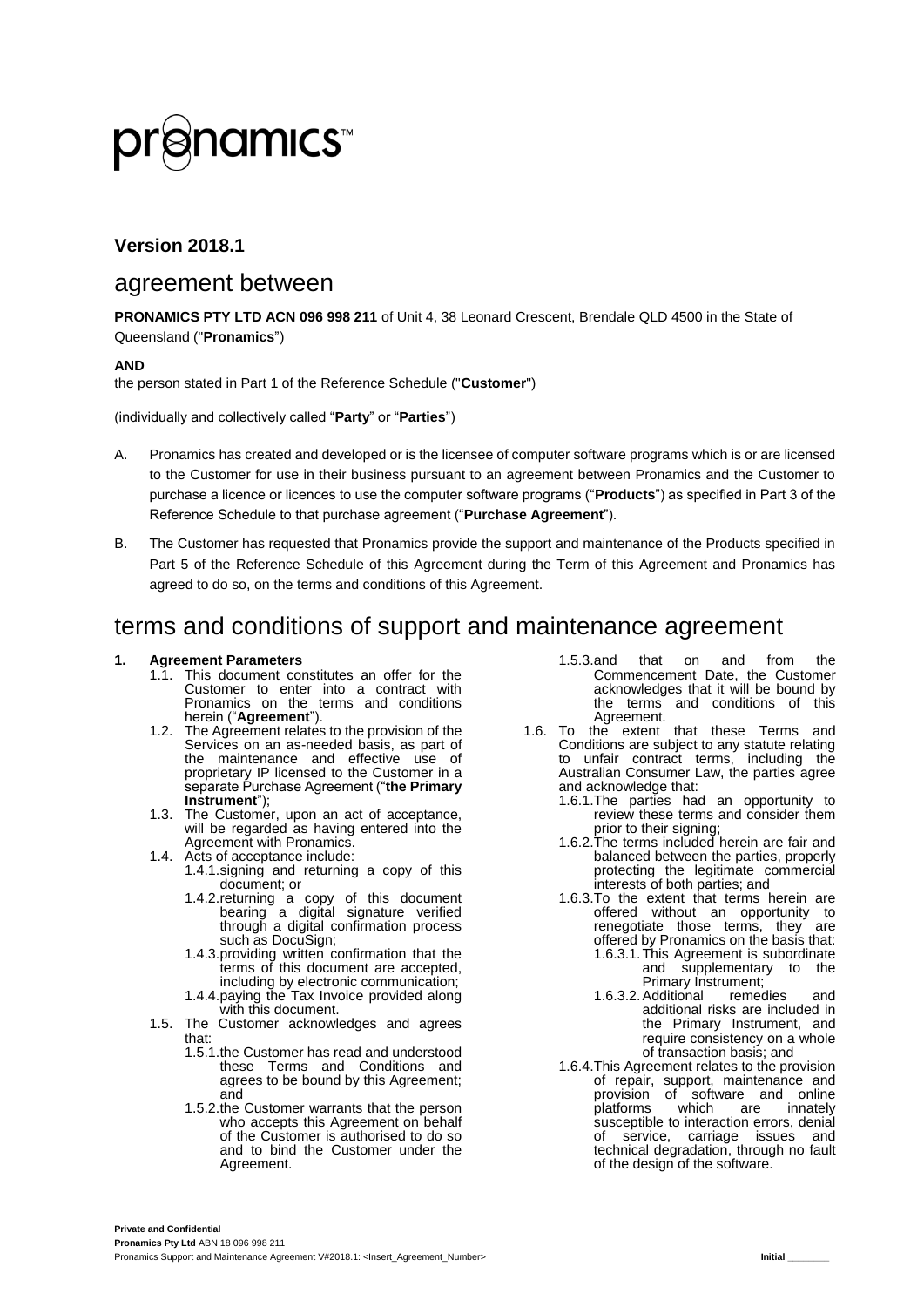# **anamıcs™**

- 1.7. If any provision of these Terms and Conditions shall be invalid, void, illegal or unenforceable the validity, existence, legality and enforceability of the remaining provisions shall not be affected, prejudiced or impaired.
- 1.8. The Customer agrees and acknowledges that any and all representations and warranties made in respect of the subject matter of this Agreement are deemed to be subsumed in this document, with the purpose that this document forms an entire agreement as to its subject matter.
- 1.9. Any terms imposed by statute capable of being negatived in contract are negatived by the Agreement of the parties on signing of these Terms and Conditions, including but not limited to any applicable provisions of the *Competition and Consumer Act 2010* (Cth) to the full extent permitted by law.
- <span id="page-8-0"></span>1.10. In this Agreement:<br>1.10.1. Subject
	- 1.10.1. Subject to clause [1.10.2](#page-8-0) any terms and definitions used in this Agreement will have the same meaning as the terms and definitions in the Purchase Agreement and if there is any inconsistency between the meaning of a word or phrase used in this Agreement and the Primary Instrument, the meaning ascribed in the Primary Instrument will prevail;<br>1.10.2. capitalised terr
		- terms have the
		- defined meanings set out in clause [16;](#page-12-0)<br>110.3 words importing the singular words importing the singular number shall include the plural number and vice versa and words denoting any gender shall include all genders;
		- 1.10.4. all monetary amounts expressed in this Agreement are deemed to be in Australian currency unless otherwise expressly stated in this Agreement; and
		- 1.10.5. the term "Schedule" used in this Agreement means the Schedule to this Agreement and not the schedule to the Primary Instrument and the term "this Agreement" used in this Agreement means this Agreement and not the Primary Instrument;<br>1.10.6. words impor
		- words importing the singular number shall include the plural number and vice versa and words denoting any gender shall include all genders;
		- 1.10.7. headings are for convenience only and shall not affect interpretation; and<br>1.10.8.
		- all monetary amounts expressed in this Agreement are deemed to be in Australian currency.

#### **2. Support and Maintenance Framework**

- 2.1. By this Agreement, Pronamics agrees to allocate resources to provide to the Customer the Services as described in this Agreement, in addition to other support and maintenance services offered in the Primary Instrument.
- 2.2. To avoid any doubt, the Service Fee must be paid on entry into this Agreement and prior to the provision of any of the Services. Nothing in this Agreement will render Pronamics liable

to provide any of the Services unless and until the Service Fee is fully paid.

- 2.3. Notwithstanding Clause 2.2, Pronamics may, at its absolute discretion, provide support and maintenance services, up to and including all the Services prior to the payment of the Service Fee, provided always that nothing in this Agreement will require Pronamics to provide any Services until such time as the Service Fee is paid.
- 2.4. On payment of the Service Fee, Pronamics will allocate resources to the provision of the Services to the Customer, whether or not requests for support and maintenance are logged or support and maintenance is given. The Customer agrees and acknowledges that its liability for the Service Fee under this Agreement is in consideration for both the provision of the Services and the allocation of resources to the Services for the Customer.
- 2.5. This Agreement is purchased in advance of the Term. Once the Service Fee has been paid in respect of this Agreement, the Customer is entitled to the Services at the Service Levels specified in this Agreement, for the duration of the Term.
- 2.6. The Services specified in Part 5 of the Schedule to this Agreement will be provided by Pronamics to the Customer, on their request, in accordance with the Service Levels specified in Part 6 of the Schedule to this Agreement during the Term.
- 2.7. The logging of a request by the Customer for the provision of the Services must be made in the form and in the manner required by Pronamics from time to time.
- 2.8. In the event that the Customer logs a request for the Services at a Service Level other than the Service Levels specified in Part 6 of the Schedule to this Agreement, Pronamics will not be required to perform the Services at that different Service Level, but the Customer may obtain additional ad hoc Support and Maintenance by entering into a consultancy arrangement on such terms as may be offered by Pronamics for such arrangements from time to time.
- 2.9. Pronamics may, from time to time, issue a notice in writing to the Customer specifying alterations it is making to the programme of the Services or means of providing the Services, or the available Service Levels ("**Variation Notice**").
- 2.10. Where Pronamics issues a Variation Notice on date which is no more than sixty (60) days before the date of expiry of the Term, the Customer may decline to accept the Variation and receive the Services in accordance with<br>the Service Levels specified in this the Service Levels specified in this Agreement until the expiry of the Term.
- 2.11. Where Pronamics issues a Variation Notice at any other time, the Customer may terminate this Agreement by way of a notice in writing in accordance with Clause 8. In the event that such a notice is issued by the Customer, Pronamics shall refund to the Customer an amount which represents the pro-rata percentage of the Service Fee equal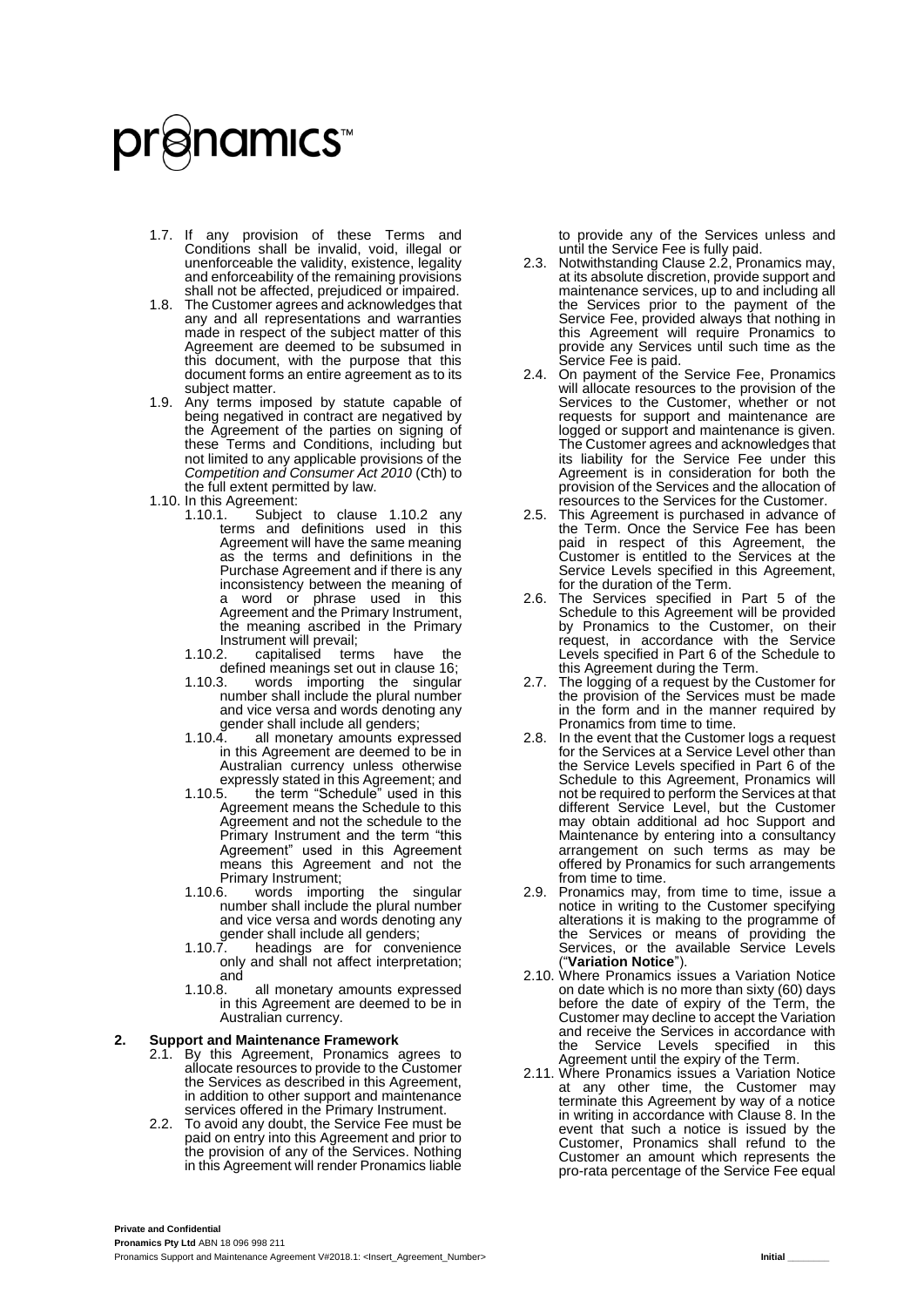to the number of das remaining in the Term is to the whole of the Term.

- <span id="page-9-0"></span>2.12. As this Agreement is intended to support the ongoing use of Pronamics' products, the Customer may renew this Agreement for an additional one year term by the payment of an additional Service Fee in the following way:
	- 2.12.1. On or before the end of the Term, Pronamics may issue a further Tax Invoice to the Customer for an additional Service Fee;<br>2.12.2. If the Customer.
	- 2.12.2. If the Customer, within thirty (30) days of the issue of the Tax Invoice, pays the amount due under that Tax Invoice, the Customer will be deemed to have renewed this Agreement for an additional Term.
- <span id="page-9-1"></span>2.13. Where an additional payment is not made in accordance with Claus[e 2.12,](#page-9-0) this Agreement will be deemed to be Disestablished on the expiry of the Term, and the provisions of Clause 3 will be deemed to be in effect.

#### **3. Disestablishment and Re-Establishment**

- 3.1. Where the Customer allows this Agreement to terminate in accordance with Clause [2.13,](#page-9-1) the provisions of this Clause 3 shall apply.
- 3.2. Payment of the Service Fee is allocated by Pronamics to:
	- 3.2.1.Allocate resources for the support of the Customer in using the software licensed under the Primary Instrument; and<br>3.2.2.Developing
	- improvements to the software licensed under the Primary Instrument.
- 3.3. On the Agreement being Disestablished, Pronamics will cease to allocate specialised resources to providing the Services to the Customer and shall not be obliged to provide the Services to the Customer or otherwise perform any aspect of this Agreement while it is Disestablished.
- 3.4. Where the Customer remains licensed under the Primary Instrument they may re-establish this Agreement by contacting Pronamics in writing and paying the applicable fees.
- 3.5. The applicable fees to re-establish the Agreement are:
	- 3.5.1.The Service Fee payable at the time of re-establishment; and
	- 3.5.2.The Re-Establishment Fee.
- 3.6. To avoid any doubt, it is agreed and acknowledged that the payment of the Re-Establishment fee is due and proper consideration for the Product Upgrades and Enhancements that will be received on the Re-Establishment of this Agreement, which will include several years of Product Upgrades and Enhancements. The Re-Establishment fee represents the contribution that would have been made to development costs during each year of the Agreement between the Disestablishment and Re-Establishment of the Agreement.

#### **4. Confidentiality**

- 4.1. A Party will in relation to all Confidential Information of the other Party which comes into its possession:
	- 4.1.1.keep it confidential;
	- 4.1.2.use it only in accordance with this Agreement for the purposes of using the Product in the conduct of the Customer's business within the scope of the Product Licence purchased under the Purchase Agreement and as defined in the Licence Agreement ("**Purpose**");
	- 4.1.3.not disclose it directly or indirectly to any person other than:
		- 4.1.3.1.to those of its employees who have a need to know for the Purpose and who have first been directed to keep it confidential and to use it only for the Purpose ("**Direction**") or who are contractually obliged to keep it confidential;
		- 4.1.3.2.after obtaining the written consent of the Party who owns the Confidential Information, to other people, such as agents,<br>contractors and subcontractors and subcontractors who have a need to know for the Purpose and who have agreed in writing (in a form containing terms similar to this clause 4) to keep it confidential (also a "Direction");
		- 4.1.3.3.to the extent required by law; and
		- 4.1.3.4.to enforce each Direction at its cost.
- 4.2. Each Party shall immediately notify the other Party of any information which comes to its attention regarding any actual or potential unauthorised disclosure or use of the Confidential Information.
- 4.3. Each Party's obligations under this clause 4 shall survive the termination of this Agreement and continue in perpetuity in relation to each part of the Confidential Information until such time as that part of the Confidential Information ceases to be "Confidential Information" as defined in this Agreement.
- 4.4. The burden of showing that any information is not Confidential Information will rest on the Party disclosing the information.

#### **5. Intellectual Property**

- 5.1. The Customer acknowledges that all Intellectual Property in and to the Products and the Services belongs to or is licensed to Pronamics and the Customer must not purport to convey title to or grant any rights of ownership or use other than as set out by the Licences in respect of Pronamics' Intellectual Property to any person nor attempt to do so.
- 5.2. Any Intellectual Property which is given by the Customer to Pronamics for the purposes of implementation, adaptation, training or integration into the Customer's copy of the Products or as part of implementing the Services remains the property of the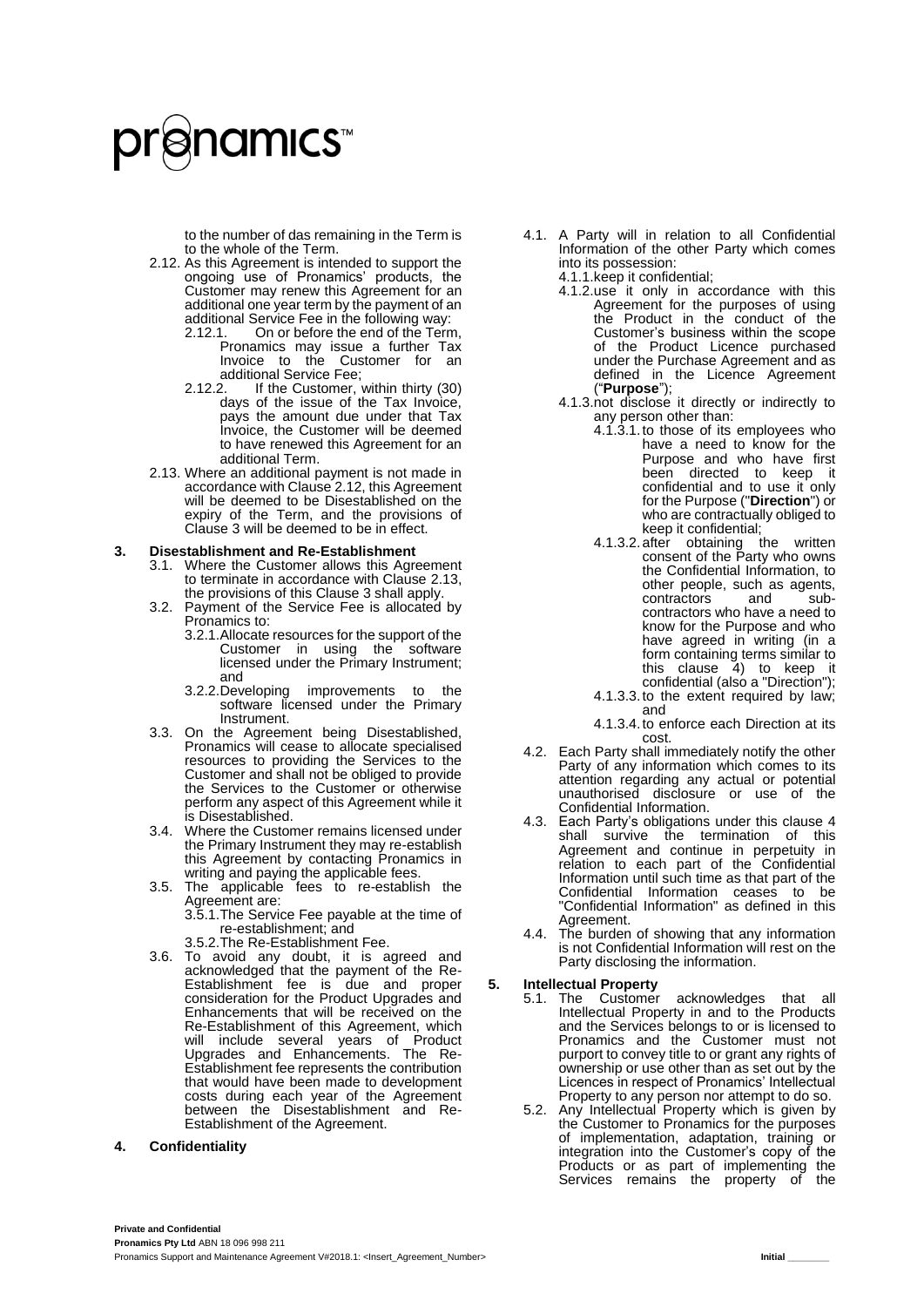Customer and shall not be taken to form part of the Intellectual Property in and to the<br>Products, however, any design or Products, however, any design or implementation aspects derived from the input of aspects of that Intellectual Property into the Products becomes the Intellectual Property of Pronamics.

- 5.3. The Customer may not copy, reproduce, adapt, reverse engineer, resell, modify, vary, sub-licence, apply to register any legal rights over or take any steps in relation to Pronamics' Intellectual Property that is inconsistent with Pronamics' rights of full ownership to or full rights to use and exploit its Intellectual Property.
- 5.4. The Customer must comply with any requirements or directions of Pronamics from time to time in relation to security measures,<br>procedures and policies relating to procedures and policies relating to Pronamics' Intellectual Property.
- 5.5. The Customer must immediately inform Pronamics of any matter or thing which comes to the attention of the Customer which affects or may affect the security or ownership of Pronamics' Intellectual Property or of any infringement of Pronamics' Intellectual Property by the Customer or a Third Party.
- 5.6. Where the Customer's Intellectual Property is provided to Pronamics for the purposes of implementation, adaptation, training or integration into the Customer's copy of the Products or in the provision of the Services, the Customer grants Pronamics a perpetual and irrevocable licence to use, modify or alter the Intellectual Property for the purposes of carrying out the implementation, adaptation, training or integration into the Customer's copy of the Products or in the provision of the Services.
- 5.7. Any alteration or use of the Customer's Intellectual Property is subject to the limitation of liability included at Clause 6 below.

#### **6. Limitation Of Liability**

- 6.1. The Customer agrees that Pronamics is only providing the Services to the Customer and that Pronamics will not have direct access to the Customer's computer network or data, and will be required to provide the Services on an ad hoc basis with limited information with a goal of immediate functionality, without being held responsible for wider issue of<br>implementation. The Customer implementation. acknowledges that online and computerbased services are innately subject to disruption, delay or undetectable error, and because of that, clauses 6.2, 6.3 and 7.1 are reasonable in the circumstances.
- 6.2. To the maximum extent permitted by law, in no event will Pronamics be liable to the Customer for any claim, damages or other liability, any direct or indirect loss, damage, consequential damage, costs or expenses (including legal costs on a solicitor and own client basis) that are incurred by the Customer in connection with or arising out of

the provision by Pronamics of the Services pursuant to this Agreement.

- 6.3. Should the Customer make any modifications or alterations to the key components of any Product outside the scope of its intended use, Pronamics will be in no way liable for any failure of the Services to yield up results satisfactory to the Customer.
- 6.4. Should the provision of the Services, through no fault of the Customer or the technical standard or skills of the Customer's staff or contractors cause a fault or defect in the Customer's Products, result in a defective Product, Pronamics will use its best endeavours to correct the fault or defect or replace the Product or with a replacement product at no charge to the Customer. If the fault or defect cannot be remedied by Pronamics within one-hundred and eighty (180) days of first being notified of the fault or defect, Pronamics will compensate the Customer by:
	- 6.4.1.supplying the Services again;
	- 6.4.2.providing equivalent Services;
	- 6.4.3.paying the cost of having the Services supplied again; or
	- 6.4.4.paying of the cost of having equivalent Services supplied.
- 6.5. Any action by Pronamics in accordance with Clause 6.3 shall in no way constitute an admission of liability nor a waiver of any of its rights contained in this Agreement or at law.

#### **7. Indemnity**

7.1. To the full extent permissible by law, the Customer indemnifies Pronamics and shall keep and hold Pronamics indemnified from and against any and all actions, claims, demands, costs or expenses including special, indirect or consequential damages (including legal costs and expenses on a solicitor and own client basis) made, sustained, brought or prosecuted or in any manner based upon damage to any property or occasioned by or attributable to any injury to any person (including death) or any infringement of any person's Intellectual Property rights related directly or indirectly to the provision of the Services by Pronamics to the Customer or any work or project undertaken or project delivered, where the Services have failed to correct or caused any loss or damage to any party whatsoever, save and except for any loss or damage that arises directly out of the negligent or malicious act or omission of Pronamics. To avoid any doubt, consequential damages referred to in this indemnity include any and all damages arising out of or in relation to any material derived from use of the Products purchased under the Primary Instrument and any modification, amendment or advice provided in the course of providing the Services.

#### **8. Termination**

8.1. Subject to clause 2 of this Agreement, a Party may terminate this Agreement at any time by giving written notice to the defaulting Party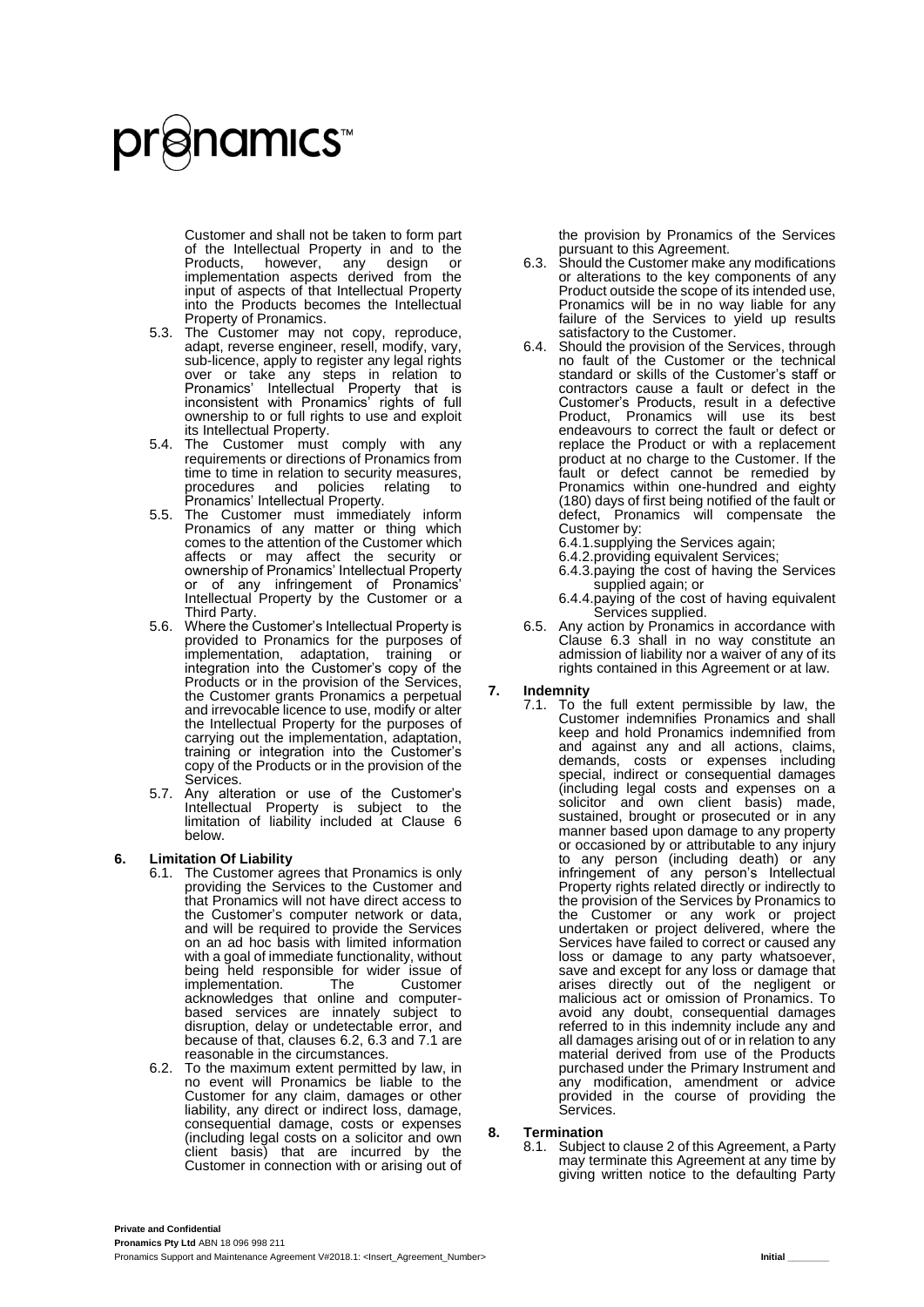specifying the Termination Date if the defaulting Party breaches any provision of this Agreement and fails to remedy that breach within thirty (30) days after receiving written notice from the non-defaulting Party requiring it to do so.

- 8.2. A Party may terminate this Agreement immediately if the other Party disposes of the whole or a substantial part of its assets, enters into a scheme of arrangement with its creditors, appoints an administrator or a liquidator or has an administrator or a liquidator appointed to it or if its sole director commits an act of bankruptcy and/or is declared bankrupt, the other Party ceases to carry on business or is unable to pay its debts as and when they become due.
- 8.3. To avoid any doubt, if this Agreement is terminated for any reason, the whole or part of the Service Fee paid in advance in accordance with this Agreement will not be refunded to the Customer by Pronamics unless this Agreement specifically provides otherwise.
- If the Customer is prohibited from using the Product for any reason including but not limited to, the termination of the Licence, this Agreement will terminate.

#### **9. Privacy Obligations**

- 9.1. Pronamics will comply with the *Privacy Act 1988* (Cth) and any state or territory privacy legislation in relation to any Personal Information of the Customer's staff or its customers or business associates that it has acquired from the provision of the Services, to the same extent as it applies to the information or an opinion about the Customer.
- 9.2. The Customer acknowledges that Pronamics requires access to Personal Information or usage information about the Customer's use of the Products in order to provide the Services to the Customer. The Customer also acknowledges that it has inspected details of that access and usage listed in<br>Pronamics' privacy policy at Pronamics' privacy policy at [www.pronamics.com.au](http://www.pronamics.com.au/) and agrees to such access and usage.
- 9.3. If the Customer does not consent to Pronamics' access to or usage of the Personal Information and data as detailed in the privacy policy, the Customer must contact Pronamics immediately to advise that it does not permit such access and usage. If within thirty (30) days of the Commencement Date, the Customer does not contact Pronamics to prevent such access and usage, Pronamics is entitled to obtain access to and use of the Personal Information as detailed in the privacy policy.

#### **10. Governing Law And Jurisdiction**

10.1. This Agreement is governed by the laws in force in the state of Queensland, Australia and each Party submits to the non-exclusive jurisdiction of the courts of that state.

#### **11. No Assignment**

11.1. A Party to this Agreement may not assign, charge, offer for security, sub-licence or in any way deal with its rights or obligations under this Agreement, without the prior written consent of the other Party.

#### **12. Costs And Taxes**

- 12.1. Each Party will pay for its own legal and other costs incurred in relation to the preparation and execution of this Agreement.
- 12.2. The Customer shall pay the cost of any stamp duty or other taxes, levies or charges payable on or in connection with this Agreement.
- 12.3. The Customer will comply with relevant taxation legislation in making any payment pursuant to the terms of this Agreement and the Customer will not be in breach of this Agreement if it is required to withhold taxation from moneys payable under this Agreement and the Customer withholds amounts in accordance with that taxation legislation.
- 12.4. Any amount payable under the Terms and Conditions of this Agreement is exclusive of any goods and services taxation applicable to the transaction ("**GST**") unless expressly stated to be inclusive of GST.

#### **13. Relationship Between The Parties**

- 13.1. Each Party enters this Agreement as an independent contractor. Nothing in this Agreement creates any other relationship<br>between the Parties including any the Parties relationship of partnership, agency, trust, joint venture or otherwise.
- 13.2. Nothing in this Agreement shall constitute or deem an employee of one Party to be an employee or responsibility of the other Party.

#### **14. Entire Agreement**

- 14.1. This Agreement constitutes the entire agreement of the Parties on the subject matter of this Agreement and supersedes any and all other representations or statements by any Party or its officers, employees or agents, whether oral or in writing, made prior to the Commencement Date.
- 14.2. Clause 14.1 shall be deemed to have its full effect, despite any purchase order or any other document with terms and conditions of purchase purporting to bind Pronamics or to displace any terms of this Agreement relating to the purchase of the Product, the Services, the Primary Instrument or this Agreement,
- 14.3. The Customer confirms and agrees that this Agreement and the terms and conditions of the Licence Agreement and the Primary Instrument will be the only terms and conditions that regulate the purchase, use, support and maintenance of the Product and the Terms and Conditions of this Agreement.

#### **15. Electronic Execution**

- <span id="page-11-0"></span>15.1. The Parties to this Agreement agree:<br>15.1.1. the provisions of the El
	- 15.1.1. the provisions of the *Electronic Transactions Act 2001* (Qld) apply to this Agreement;<br>15.1.2. each Par
	- each Party may execute this Agreement by the authorised signatory affixing a digital or electronic signature to the place provided for execution of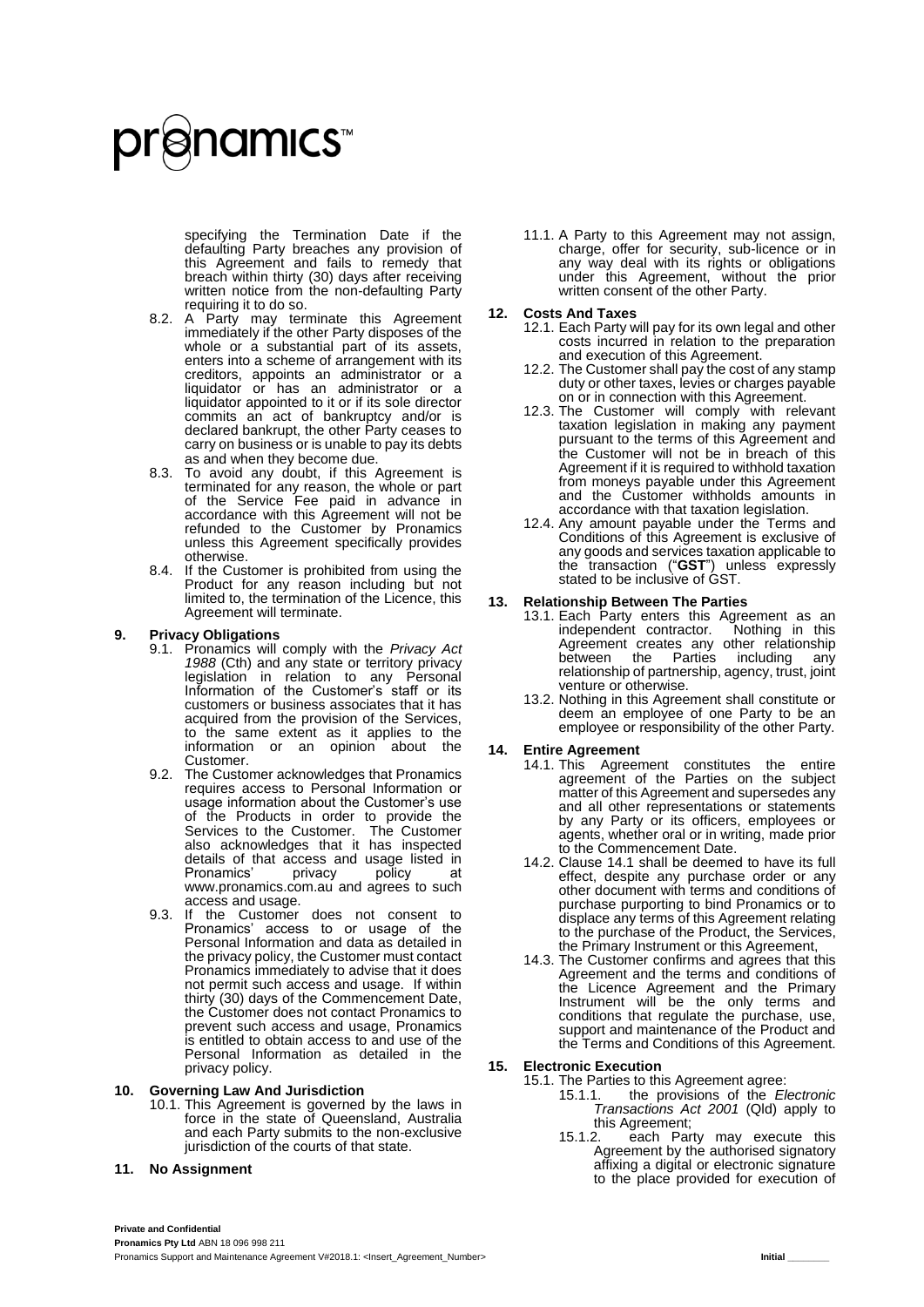this Agreement and agree that this Agreement executed in that manner will be legally binding on that Party;<br>15.1.3. if this Agreement is execut

- if this Agreement is executed by a Party affixing a digital or electronic signature in accordance with clause [15.1.2](#page-11-0) of this Agreement, the other Party or Parties may rely on that signature as evidence of an intention to be bound by this Agreement and will not challenge the validity of the other Party's execution of it;<br>15.1.4. this Agreement
- this Agreement may consist of a number of counterparts and the counterparts taken together constitute
- one and the same instrument; and<br>15.1.5. the exchange of executed 15.1.5. the exchange of executed counterparts by email will create a binding Agreement provided the Party or Parties sending the executed<br>counterpart has received some counterpart acknowledgement of receipt.

#### <span id="page-12-0"></span>**16. Definitions**

The following definitions apply unless the context otherwise requires:

"**Agreement**" means this agreement, the Terms and Conditions of this agreement, the Schedule and any amendment of them;

"**Business Day**" means Monday to Friday inclusive provided the day is not gazetted as a public holiday in the State of Queensland, Australia;

"**Business Hours**" means the period from 8.00am to 5.00pm on each Business Day;

"**Commencement Date**" means the date specified in Part 2 of the Schedule;

"**Confidential Information**" means all information, whether or not in a material form, passing between Pronamics and the Customer or obtained by a Party in connection with the performance of this Agreement which is confidential to a Party or identified as such by the Party to the other Party and includes any information relating to the Product or a Party's Intellectual Property; "**Customer**" means the person specified in Part 1

of the Schedule; "**Intellectual Property**" means statutory and other

proprietary rights in respect of the registered or unregistered trade marks, the Product, patents, unregistered or unregistrable patents, copyright, moral rights, design rights, Confidential Information and any other rights including licensing rights with respect to intellectual property as defined in Article 2 of the Convention

Establishing the World Intellectual Property Organisation of July 1967;

"**Licence**" means individually and collectively, the Expert Estimation Genesis Licence, the Expert Estimation Express Licence, the Expert Project Licence, Expert Project Express Licence or the Cost to Complete Licence, the Product Management Licence or the Product Rental Licence to use the Products granted by Pronamics to the Customer under the Primary Instrument and as defined under the Primary Instrument and includes the separate Licence Agreement;

"**Licence Agreement**" means the separate licence agreement to which the Customer must agree to be bound before being able to gain full access to the Product;

"**Personal Information**" has the meaning as defined in the *Privacy Act 1988* (Cth).

"**Product**" or "**Products**" means and includes the products identified as "*Expert Estimation Management*", "*Expert Estimation Genesis*", "*Expert Estimation Express"*, *"Expert Project*" or "*Expert Project Express*" or "*Cost to Complete* "specified in Part 3 of the Schedule to the Primary Instrument and Part 4 of the Schedule to this Agreement, all patches, Product Updates and Enhancements and all documentation associated with the Product (in any medium) to be provided by Pronamics to the Customer during the term of the Primary Instrument and any reference to the Product includes any one of more of them;

"**Product Updates and Enhancements**" means a Product upgrade or change that is made available to the Customer by electronic medium which includes but is not limited to, additional features, improvements to the performance of the Products, further developments of the Products, the Products in a different format including a .net framework or solutions for problem areas or errors which are released by Pronamics from time to time deemed necessary by Pronamics in its absolute discretion;

"**Primary Instrument**" means the agreement between Pronamics and the Customer to purchase a Licence;

"**Re-Establishment Fee**" means the amount equal to 50% of the Service Fee for each year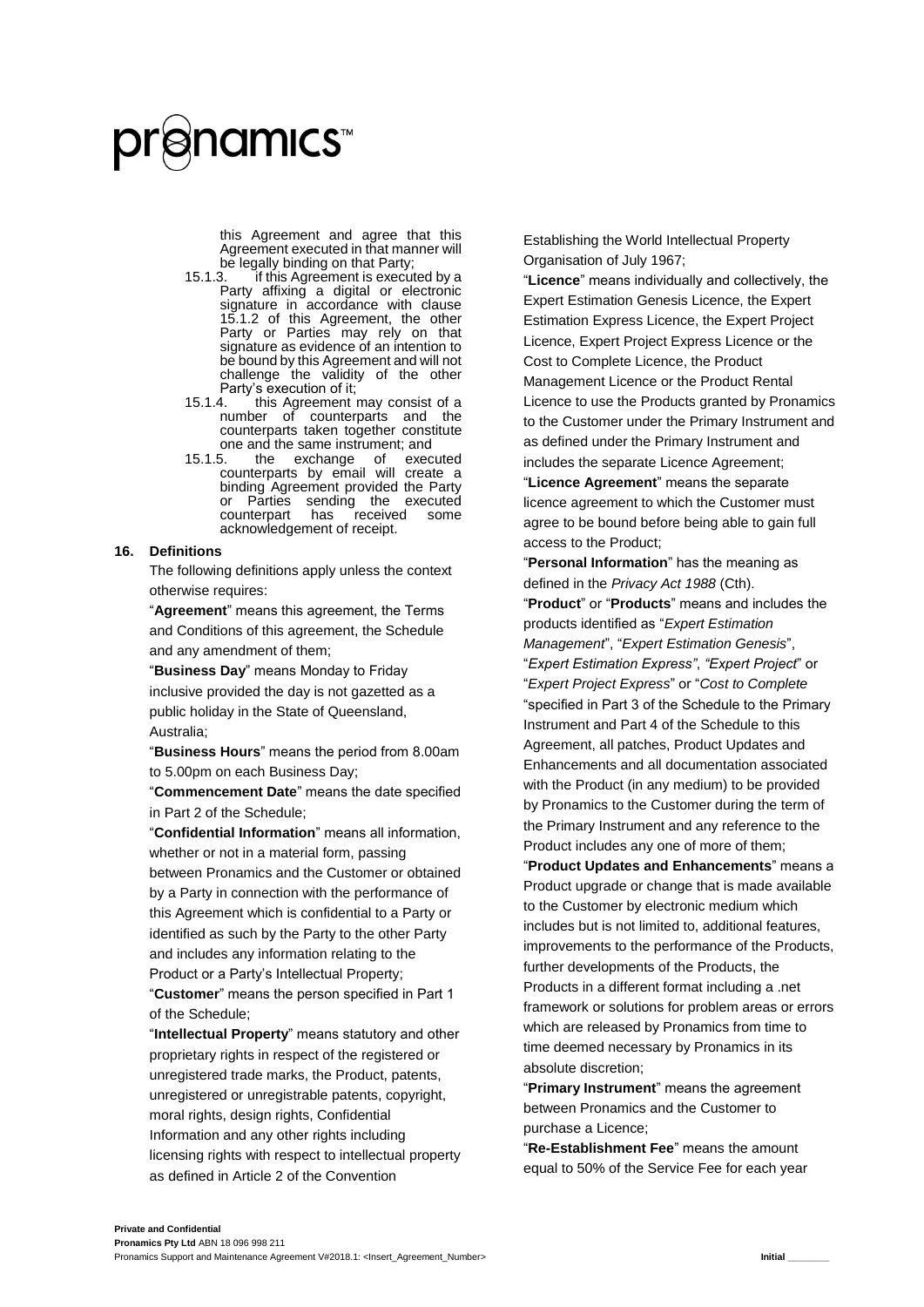# **`**@namıcs™

between the Disestablishment of the Agreement and its Re-Establishment;

"**Schedule**" means the schedule and each of the Parts to the schedule of this Agreement;

"**Service Fee**" means the amount specified in Part 4 of the Schedule for the number of Licences specified in Part 4 of the Schedule which is payable under the terms of this Agreement by the Customer to Pronamics;

"Service Levels" means the response times specified in Part 6 of the Schedule for the different Services to be provided by Pronamics pursuant to this Agreement; "**Services**" means the support and maintenance of the Product to be provided by Pronamics to the Customer under this Agreement as detailed in Part 5 of the Schedule at the Service Levels specified in Part 6 of the Schedule or as agreed to be provided by Pronamics from time to time during the Term;

"**Tax Invoice**" means the tax invoice that Pronamics sends to the Customer in accordance with this Agreement and which incorporates the terms of this Agreement;

"**Term**" means the period from the

Commencement Date to the Termination Date; "**Termination Date**" means the date specified in Part 3 of the Schedule to this Agreement or the date on which this Agreement terminates in accordance with this Agreement for any reason, whichever is sooner;

"**Terms and Conditions**" means the terms and conditions of this Agreement;

"**Third Party**" means any person other than the Parties; and

"**Year**" means the period of time that is twelve (12) months commencing on the Commencement Date.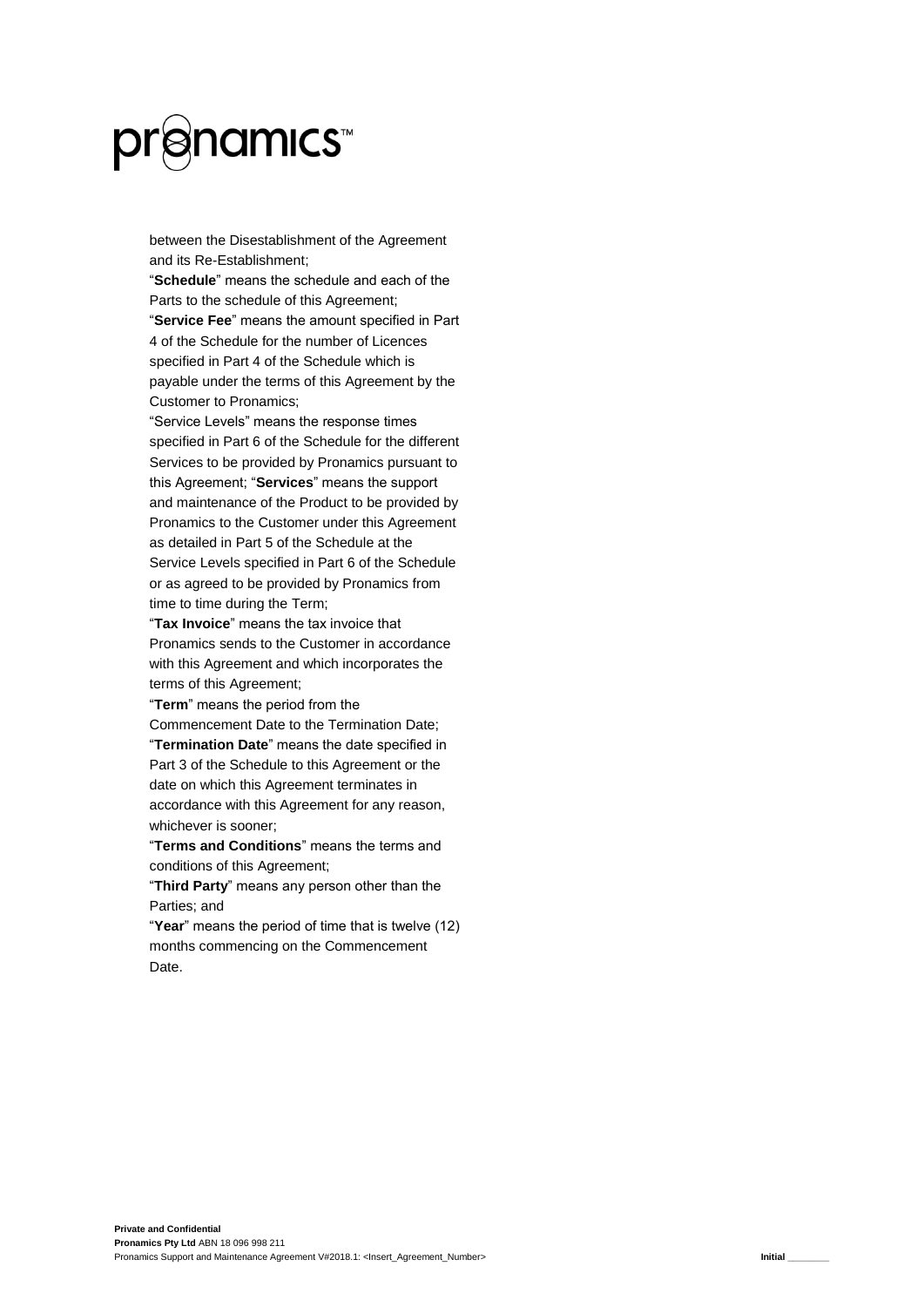

#### **reference schedule**

#### **Part 1 The Customer**

| Name of Customer:           | <company></company>                                      |
|-----------------------------|----------------------------------------------------------|
| Address of Customer:        | <address 1=""></address>                                 |
|                             | <address 2=""></address>                                 |
|                             | <suburb>, <state> <post code=""></post></state></suburb> |
| Telephone Number:           | <client number="" phone=""></client>                     |
| Facsimile Number:           | <client fax="" number=""></client>                       |
| Email Address:              | < CLIENT EMAIL ADDRESS>                                  |
| Contact Person:             | <client name=""></client>                                |
| Position of Contact Person: | <client job="" title=""></client>                        |
| Date of Purchase Agreement: | <agreement creation="" date=""></agreement>              |

#### **Part 2 Commencement Date**

The <CD DAY NUMBER SPELT> day of <CD MONTH NAME>, <CD YEAR NUMBER> (<CD DAY NUMBER>/<CD MONTH NUMBER>/<CD YEAR NUMBER>) or as agreed by Pronamics and the Customer in writing

#### **Part 3 Termination Date**

The <TD DAY NUMBER SPELT> day of <TD MONTH NAME>, <TD YEAR NUMBER> (<TD DAY NUMBER>/<TD MONTH NUMBER>/<TD YEAR NUMBER>)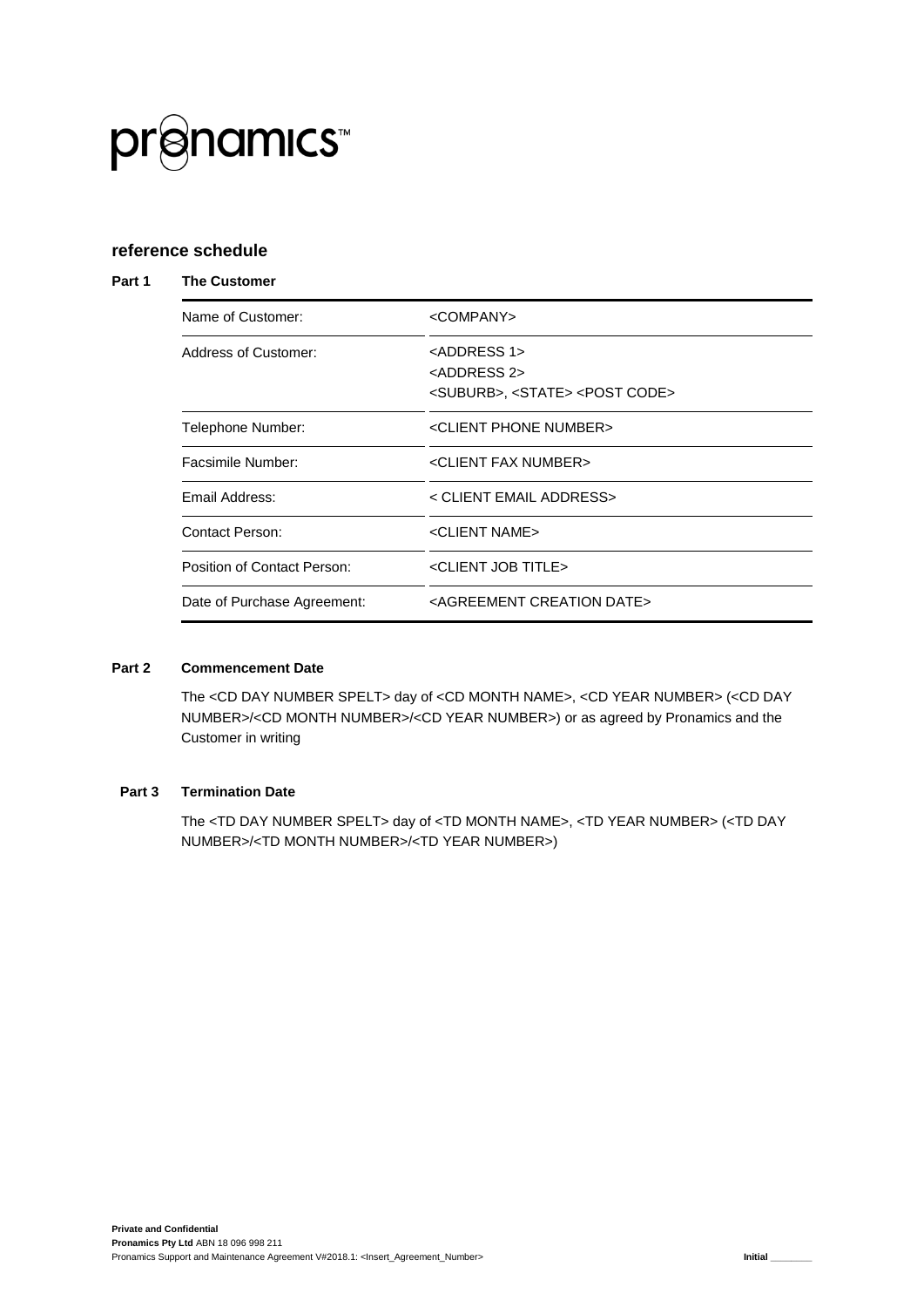

#### **Part 4 Support and Maintenance Fees for the Products**

| <b>Products</b>                                               | Number of<br><b>Licences</b>        | <b>Start of</b><br><b>Support and</b><br><b>Maintenance</b><br><b>Period</b> | End of<br><b>Support and</b><br><b>Maintenance</b><br>Period | Amount                        | Total                       |
|---------------------------------------------------------------|-------------------------------------|------------------------------------------------------------------------------|--------------------------------------------------------------|-------------------------------|-----------------------------|
| <company name=""></company>                                   |                                     |                                                                              |                                                              |                               |                             |
| <included<br><b>PRODUCT&gt;</b></included<br>                 | $<$ RM<br><b>LICENCE</b><br>NUMBER> | <start of<br=""><b>MAINTENAN</b><br/>CE DATE&gt;</start>                     | <end of<br=""><b>MAINTENAN</b><br/>CE DATE&gt;</end>         | <rm unit<br="">PRICE&gt;</rm> | <rm total=""></rm>          |
| $<$ RE<br><b>PRODUCT&gt;</b><br>$Re-$<br>establishmentf<br>ee | $<$ RE<br><b>LICENSE</b><br>NUMBER> |                                                                              |                                                              | <re unit<br="">PRICE&gt;</re> | <re total=""></re>          |
|                                                               |                                     |                                                                              |                                                              | <b>Total</b>                  | <total></total>             |
|                                                               |                                     |                                                                              |                                                              | <b>GST</b>                    | $<$ GST $>$                 |
|                                                               |                                     | Total Cost of Support and Maintenance for the Products (GST inc)             |                                                              |                               | <total +="" gst=""></total> |

#### **Part 5 Support and Maintenance Services**

Telephone Support by providing answers to technical questions related to the Products available 24 hours per day, 7 days per week.

Email support by providing answers to the Customer's questions relating to the Products via the support@pronamics.com.au email address during Business Hours on Business Days.

The provision of Product Updates and Enhancements at least once per Year as deemed necessary by Pronamics during the Term in its absolute discretion.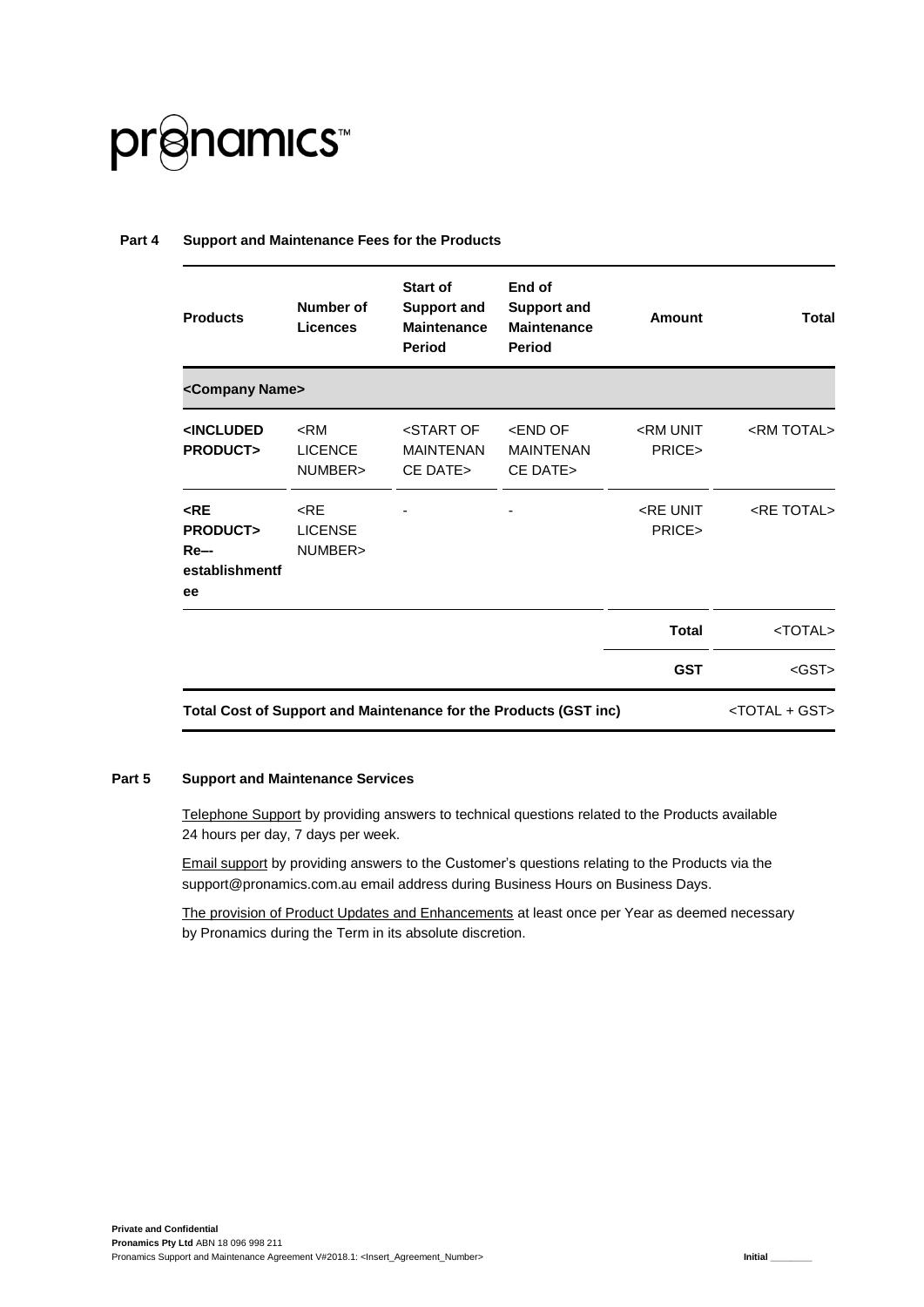

#### **Part 6 Service Levels**

| <b>Telephone Support</b>                          | Response within 2 hours of Pronamics logging the<br>request made by the Customer by telephone for Support<br>and Maintenance Services |
|---------------------------------------------------|---------------------------------------------------------------------------------------------------------------------------------------|
| <b>Email Support</b>                              | Response within 2 Business Days of receipt of the email<br>by Pronamics logging the request for Support and<br>Maintenance Services   |
| <b>Product Updates and Enhancements</b>           | No less than once per Year                                                                                                            |
| Any other more urgent request for<br>the Services | As agreed by the Parties from time to time                                                                                            |